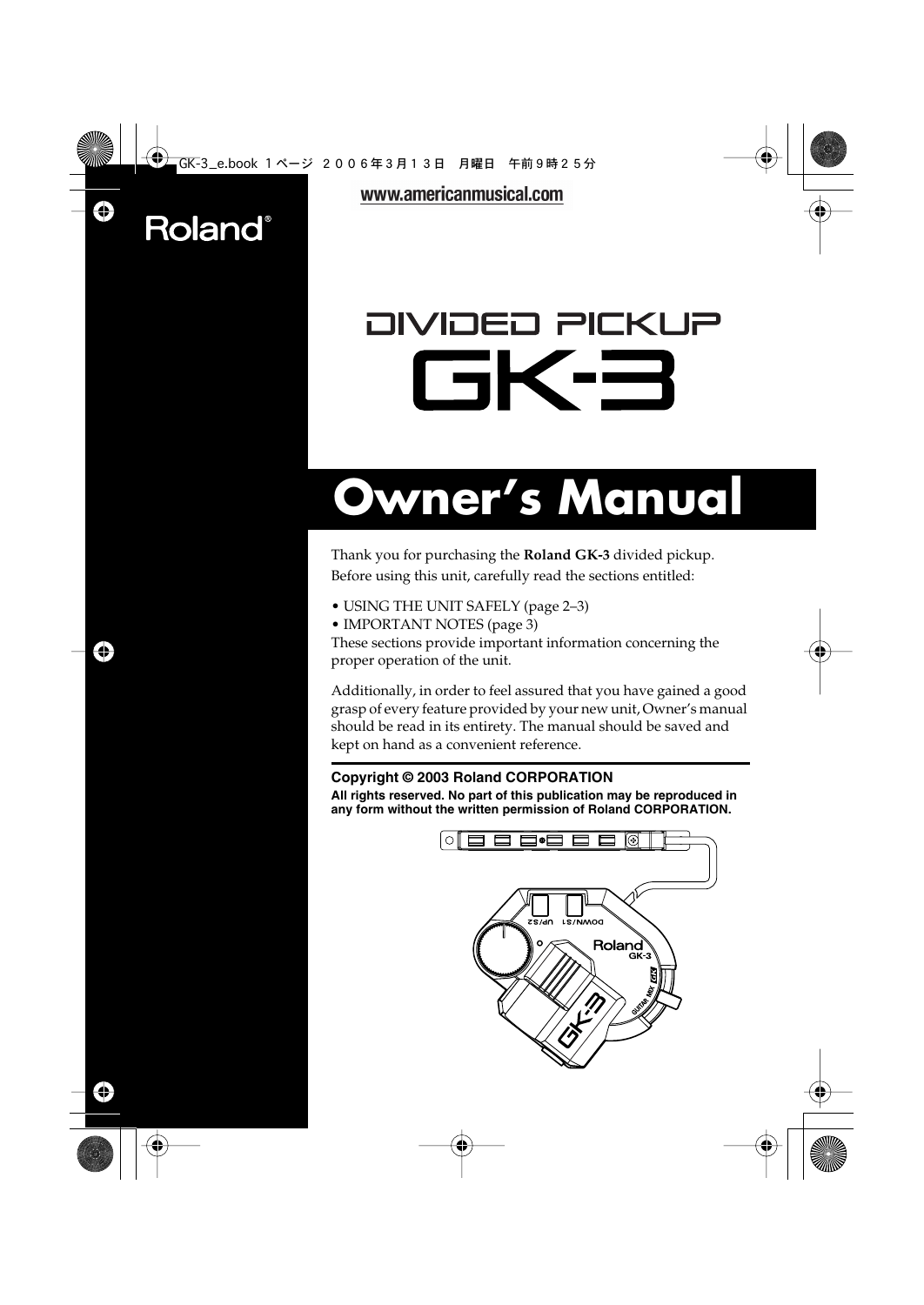## **USING THE UNIT**

#### INSTRUCTIONS FOR THE PREVENTION OF FIRE, ELECTRIC SHOCK, OR INJURY TO PERSONS

#### About  $\triangle$  WARNING and  $\triangle$  CAUTION Notices

| ∕ NWARNING ∧        | Used for instructions intended to alert<br>the user to the risk of death or severe<br>injury should the unit be used<br>improperly.                                   |
|---------------------|-----------------------------------------------------------------------------------------------------------------------------------------------------------------------|
| $\mathbb A$ CAUTION | Used for instructions intended to alert<br>the user to the risk of injury or material<br>damage should the unit be used<br>improperly.                                |
|                     | * Material damage refers to damage or<br>other adverse effects caused with<br>respect to the home and all its<br>furnishings, as well to domestic<br>animals or pets. |

#### About the Symbols



**ALWAYS OBSERVE THE FOLLOWING** 

## $\triangle$  WARNING

.........................................................................................................

.........................................................................................................

Before using this unit, make sure to read the instructions below, and the Owner's Manual.



• Do not open or perform any internal modifications on the unit.



• Do not attempt to repair the unit, or replace parts within it (except when this manual provides specific instructions directing you to do so). Refer all servicing to your retailer, the nearest Roland Service Center, or an authorized Roland distributor, as listed on the "Information" page.



are: Subject to temperature extremes (e.g., direct sunlight in an enclosed vehicle, near a heating duct, on top of heatgenerating equipment); or are



- Damp (e.g., baths, washrooms, on wet floors); or are
- Humid; or are
- Exposed to rain; or are
- Dusty; or are
- Subject to high levels of vibration.

.........................................................................................................

## $\triangle$  WARNING

........................................................................................................

• Do not allow any objects (e.g., flammable material, coins, pins); or liquids of any kind (water, soft drinks, etc.) to penetrate the unit.



- Immediately turn the power off, and request servicing by your retailer, the nearest Roland Service Center, or an authorized Roland distributor, as listed on the "Information" page when:
	- If smoke or unusual odor occurs
	- Objects have fallen into, or liquid has been spilled onto the unit; or
	- The unit has been exposed to rain (or otherwise has become wet); or
	- The unit does not appear to operate normally or exhibits a marked change in performance.

........................................................................................................

........................................................................................................

• In households with small children, an adult should provide supervision until the child is capable of following all the rules essential for the safe operation of the unit.



• Protect the unit from strong impact. (Do not drop it!)

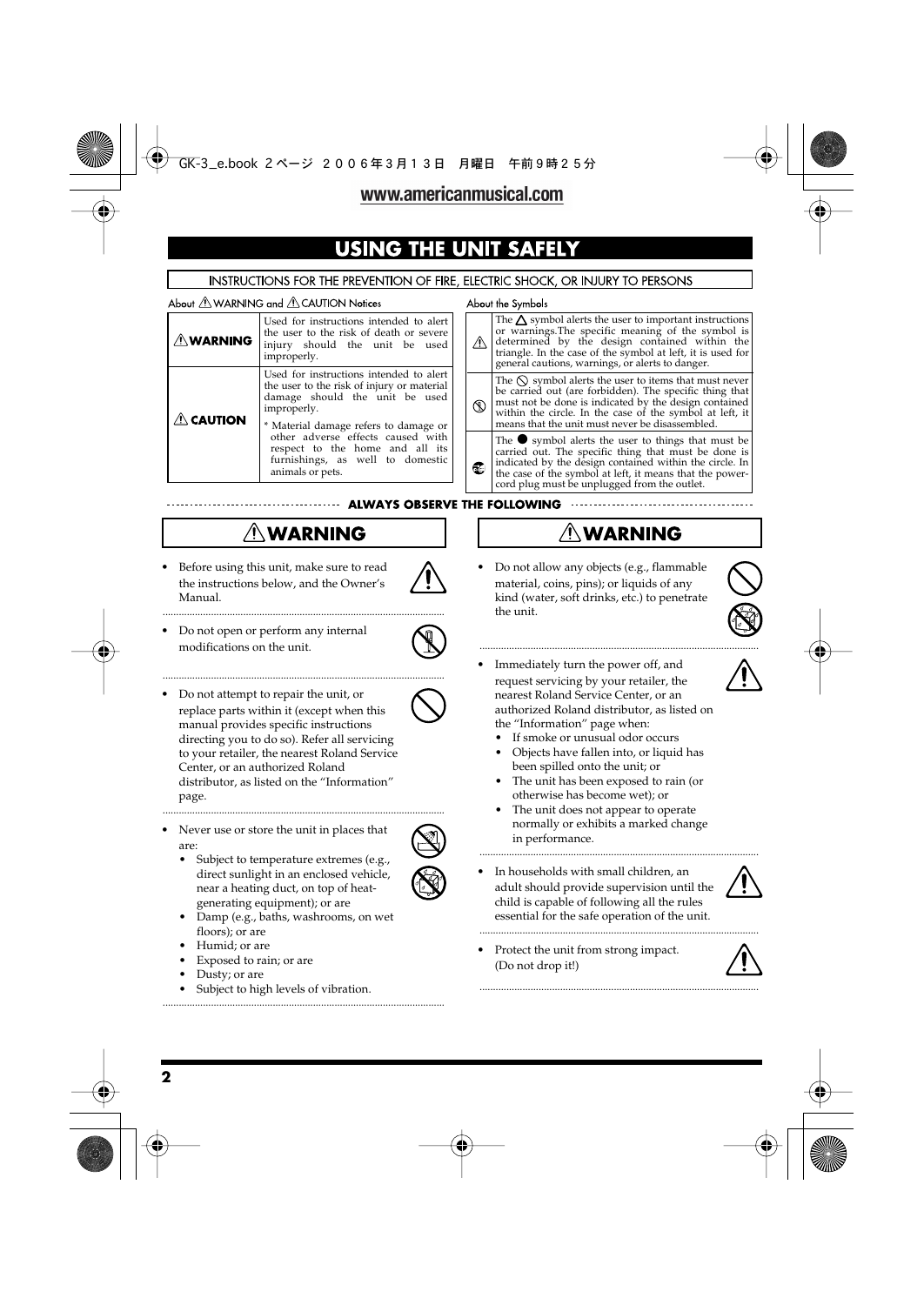## $\triangle$  CAUTION

.........................................................................................................

• Try to prevent cords and cables from becoming entangled. Also, all cords and cables should be placed so they are out of the reach of children.



Never climb on top of, nor place heavy objects on the unit.



• Disconnect all cords coming from external devices before moving the unit.



Should you remove the parts of installation, make sure to put them in a safe place out of children's reach, so there is no chance of them being swallowed accidentally.

## **IMPORTANT NOTES**

In addition to the items listed under "USING THE UNIT SAFELY," please read and observe the following:

.........................................................................................................

## **Power Supply**

Before connecting this unit to other devices, turn off the power to all units. This will help prevent malfunctions and/or damage to speakers or other devices.

## **Placement**

- Using the unit near power amplifiers (or other equipment containing large power transformers) may induce hum. To alleviate the problem, change the orientation of this unit; or move it farther away from the source of interference.
- Noise may be produced if wireless communications devices, such as cell phones, are operated in the vicinity of this unit. Such noise could occur when receiving or initiating a call, or while conversing. Should you experience such problems, you should relocate such wireless devices so they are at a greater distance from this unit, or switch them off.
- Do not expose the unit to direct sunlight, place it near devices that radiate heat, leave it inside an enclosed vehicle, or otherwise subject it to temperature extremes. Excessive heat can deform or discolor the unit.

When moved from one location to another where the temperature and/or humidity is very different, water droplets (condensation) may form inside the unit. Damage or malfunction may result if you attempt to use the unit in this condition. Therefore, before using the unit, you must allow it to stand for several hours, until the condensation has completely evaporated.

## **Maintenance**

- For everyday cleaning wipe the unit with a soft, dry cloth or one that has been slightly dampened with water. To remove stubborn dirt, use a cloth impregnated with a mild, non-abrasive detergent. Afterwards, be sure to wipe the unit thoroughly with a soft, dry cloth.
- Never use benzine, thinners, alcohol or solvents of any kind, to avoid the possibility of discoloration and/or deformation.

## **Additional Precautions**

- Use a reasonable amount of care when using the unit's buttons, sliders, or other controls; and when using its jacks and connectors. Rough handling can lead to malfunctions.
- <sup>556</sup> When connecting / disconnecting all cables, grasp the connector itself—never pull on the cable. This way you will avoid causing shorts, or damage to the cable's internal elements.
- To avoid disturbing your neighbors, try to keep the unit's volume at reasonable levels. You may prefer to use headphones, so you do not need to be concerned about those around you (especially when it is late at night).
- When you need to transport the unit, package it in the box (including padding) that it came in, if possible. Otherwise, you will need to use equivalent packaging materials.
- Use a cable from Roland to make the connection. If using some other make of connection cable, please note the following precautions.
	- Some connection cables contain resistors. Do not use cables that incorporate resistors for connecting to this unit. The use of such cables can cause the sound level to be extremely low, or impossible to hear. For information on cable specifications, contact the manufacturer of the cable.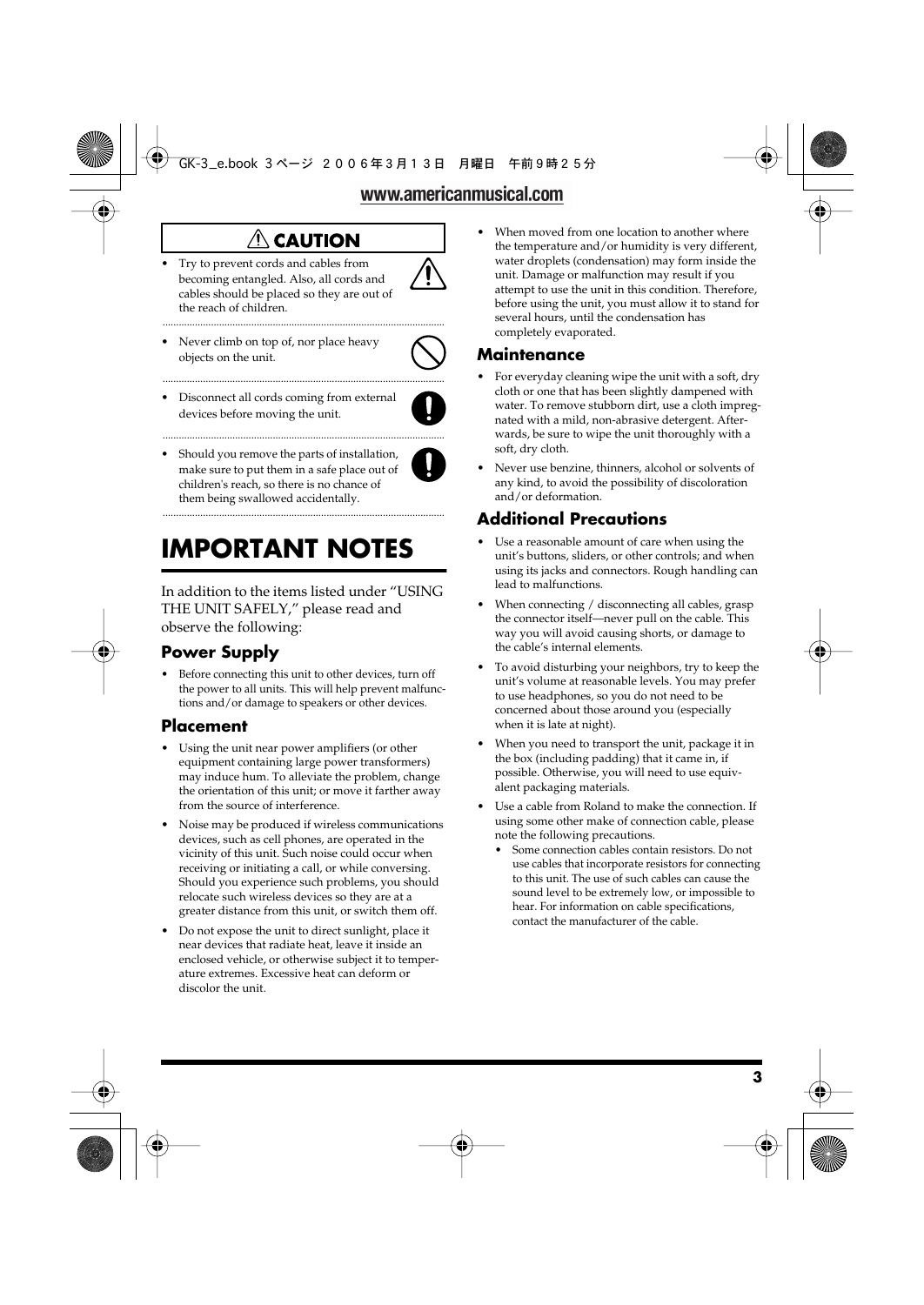## **Contents Main Features**

## **USING THE UNIT SAFELY .. 2**

| <b>IMPORTANT NOTES  3</b>                                                                                                             |
|---------------------------------------------------------------------------------------------------------------------------------------|
| Panel Descriptions  5                                                                                                                 |
| <b>Attaching the</b><br><b>GK-3 to the Guitar 6</b>                                                                                   |
| <b>Precautions Before Installing6</b>                                                                                                 |
| <b>Adjusting the Divided Pickup 8</b>                                                                                                 |
| Attaching the Divided Pickup  9                                                                                                       |
| Attaching the<br>Pickup with Double-Sided Tape9                                                                                       |
| Attaching the<br>Pickup with Screws  12                                                                                               |
| Attaching the<br>Pickup with the Pickup Holder  13                                                                                    |
| <b>Checking and Finely</b><br><b>Adjusting the Pickup Height14</b>                                                                    |
| Attaching the Controller15                                                                                                            |
| Adjusting the<br>Length of the Pickup Cable  15<br>Attaching with the Holder 16<br>Attaching with<br>Double-sided Tape and a Screw 17 |

## **How to**

| <b>Connect the GK-3  18</b> |  |
|-----------------------------|--|
| Specifications  20          |  |

The GK-3 is a special divided pickup, which, when installed on an ordinary guitar, allows you to use the guitar to play the sounds of GK-compatible guitar devices (Roland GR-20 or VG-88 etc.).

- The pickup's adjustable curve mechanism makes the GK-3 compatible with guitars with different fingerboard (string) curves.
- Included with the GK-3 are special holders, spacers, and other accessories, which allow you to easily attach the unit to any of a wide variety of guitar models.
- You can use the controller switches to control the various functions of connected GK devices.

## **About the GK-3 Warranty**

Roland guarantees the GK-3 (and all included parts) to be free of defects in materials and workmanship. Contact your retailer or nearest Roland Service Center if repairs become necessary.

Roland cannot be responsible for any damage caused to your guitar or the GK-3 as a result of your attempt to install or remove the GK-3. If you are not confident with your ability to properly install the Pickup or Controller unit (especially where drilling is involved), please contact your Roland retailer or nearest Roland Service Center.

*\* All product names mentioned in this document are trademarks or registered trademarks of their respective owners.*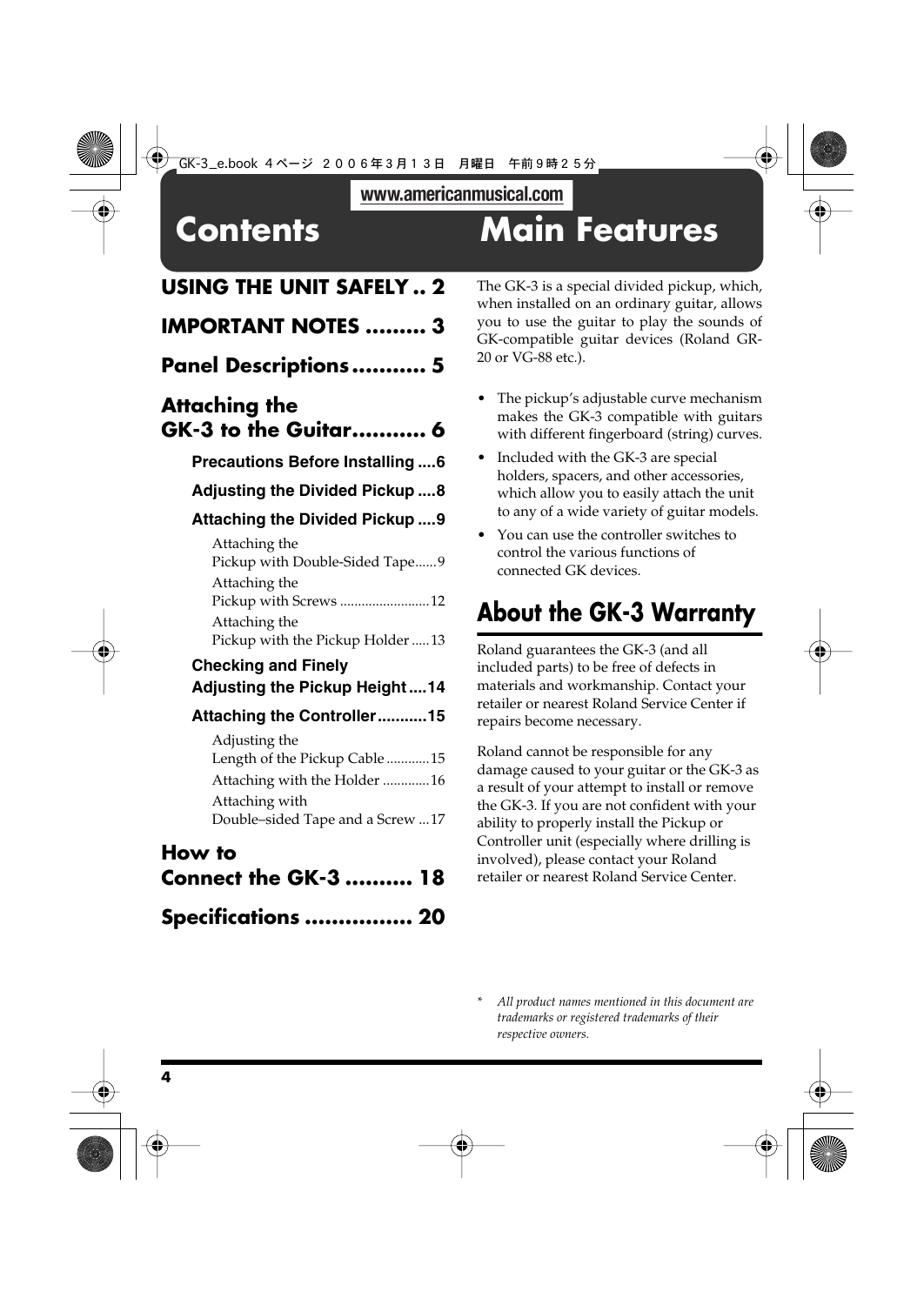## www.americanmusical.com **Panel Descriptions**



## **1. Divided Pickup**

This pickup detects the vibrations of the guitar strings. It is attached between the guitar bridge and the bridge pickup.

## **2. GK Volume**

This controls the volume of the connected GK-compatible device.

*\* Certain GK-compatible devices also permit the GK Volume function to be changed. For more detailed information, refer to the Owner's Manual for the GK-compatible device being connected.*

## **3. GK Connector**

Connect the GK-compatible device to this connector.

## **4. Normal Pickup Input Jack**

This jack is for inputting the guitar's normal pickup signals to the GK-3. Connect using the normal guitar cable included with the GK-3.

## **5. Select Switch**

This switches between the output from the connected GK-compatible device and the normal guitar output.

*\* Changing the GK Volume function also changes the function of this switch. For more detailed information, refer to the Owner's Manual for the GK-compatible device being connected.*

## **6. DOWN/S1 Switch 7. UP/S2 Switch**

The function of the S1 and S2 switches varies according to the GK-compatible device connected. For more detailed information, refer to the Owner's Manual for the GKcompatible device being connected.

## **8. Power Indicator**

This indicates that power is being supplied to the GK-3. Power to the GK-3 is supplied by the connected GK-compatible device via the GK cable. No battery or other power source is required.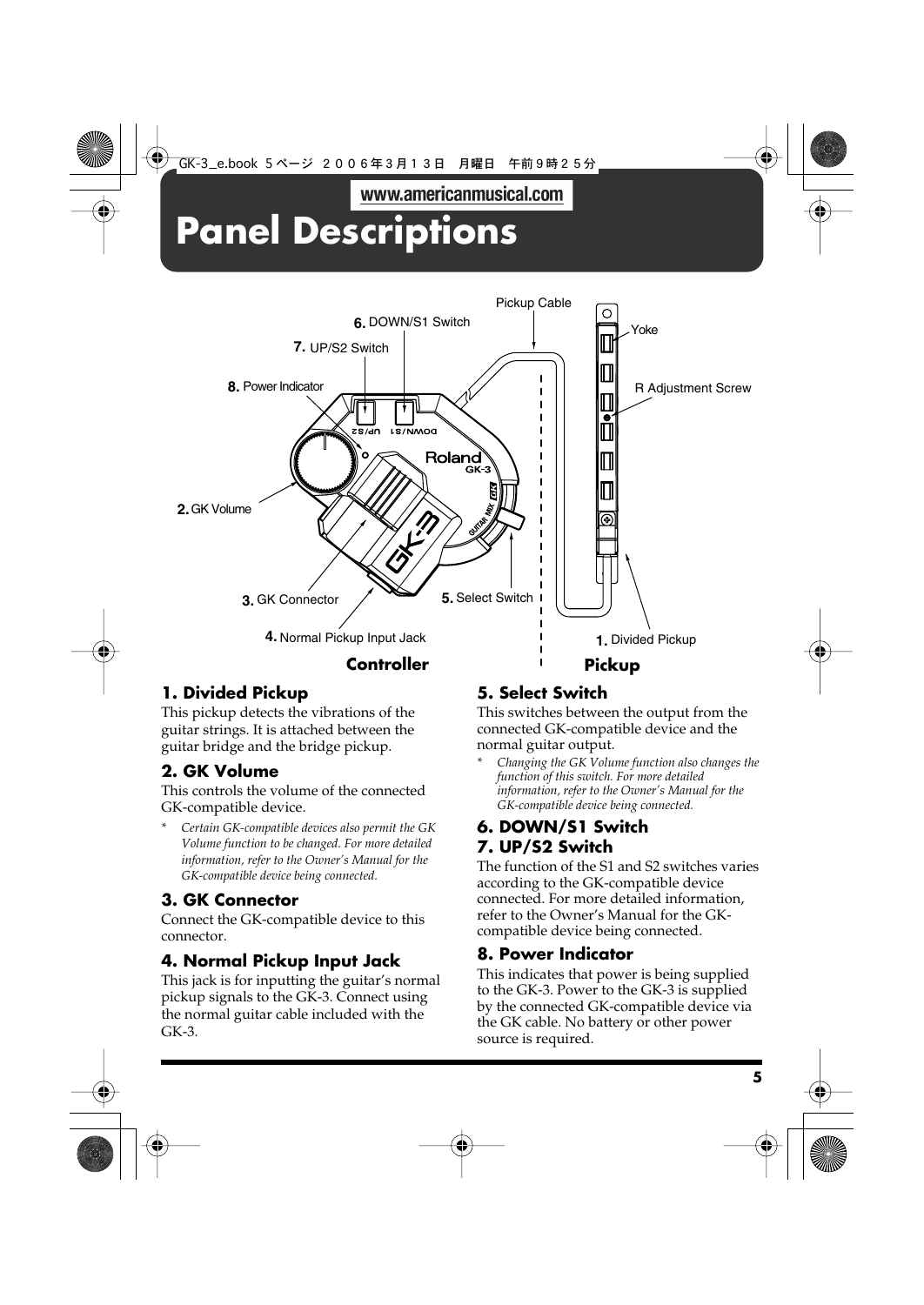## **Attaching the GK-3 to the Guitar**

The GK-3 can be attached to and used with conventional electric and acoustic guitars. Please read the following precautions before installing the GK-3.

## **Precautions Before Installing**

- Do not use the GK-3 with 12-string guitars or guitars with other unusual or customized string setups, guitars strung with non-metal core nylon strings. The unit will not function properly with these instruments.
- Make any adjustments to the guitar neck, string height, and other such modifications before installing the GK-3.
- Try placing the divided pickup and the controller unit on the guitar before actually attaching them to confirm that there will be no problem with the installation.
- When using the screw to attach the controller, we recommend that you first attach the GK-3 temporarily using the holder, then after confirming that there are no problems when actually performing with the unit, secure it with the screw.
- If only the double-sided tape is used to attach the controller, shocks from rough handling during performances and from extended use will cause the tape to deteriorate, with the controller shifting out of position as a result. Also, if the finish on your guitar is less than perfect, you may discover that the finish is also removed when you later remove the tape. The supplied tape is intended to be used only very temporarily, to help you determine the optimum position for the controller.
- With certain guitars, the space between the pickup at the bridge position and the bridge itself is too narrow to allow installation of the divided pickup. In such instances, it may be possible to attach the pickup by modifying the guitar (for example, by moving the bridge pickup more towards the neck to make room for the divided pickup); consult your guitar dealer.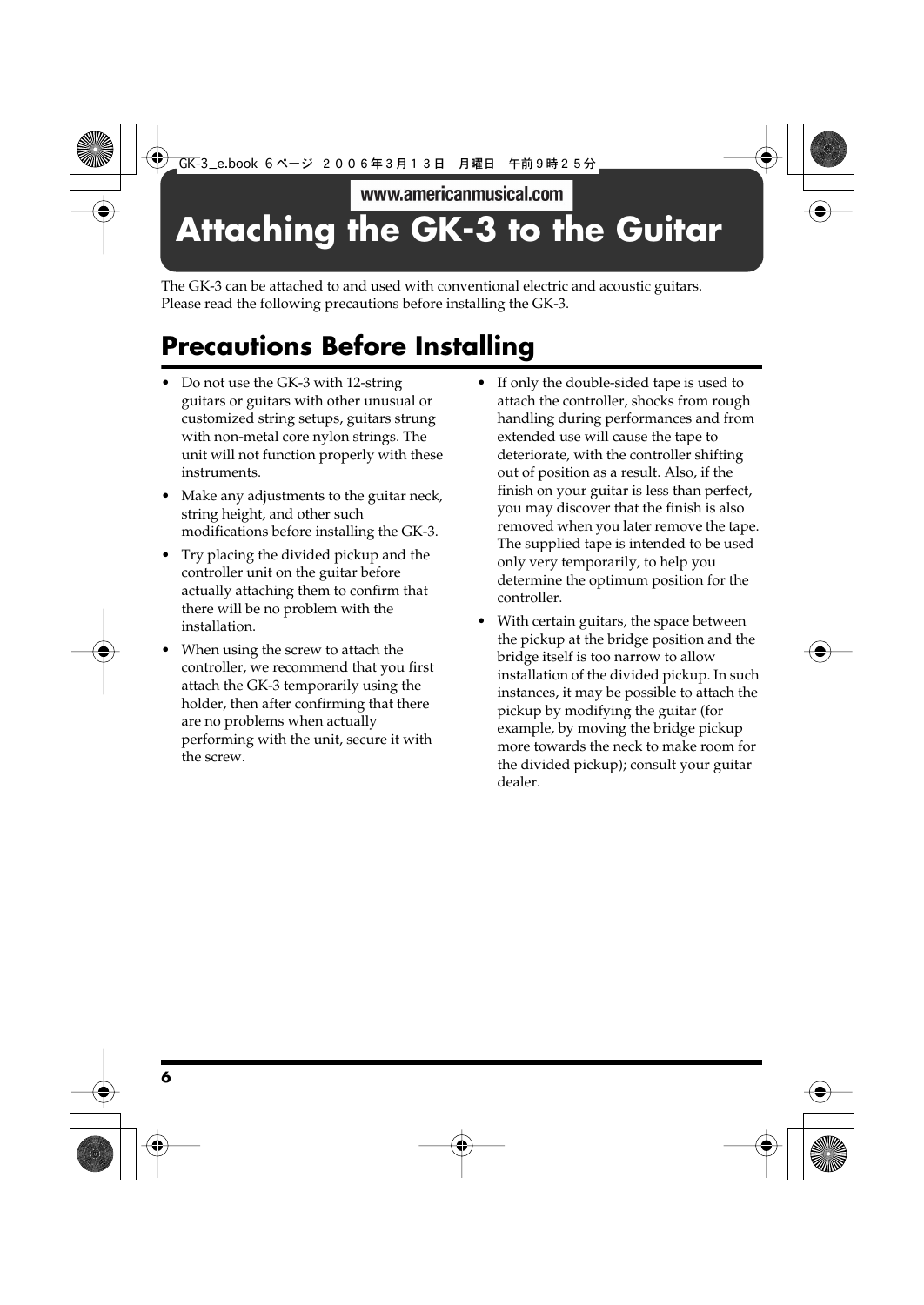Confirm that the package contains all of the following parts for installing the GK-3.

#### Attaching the GK-3 to the Guitar

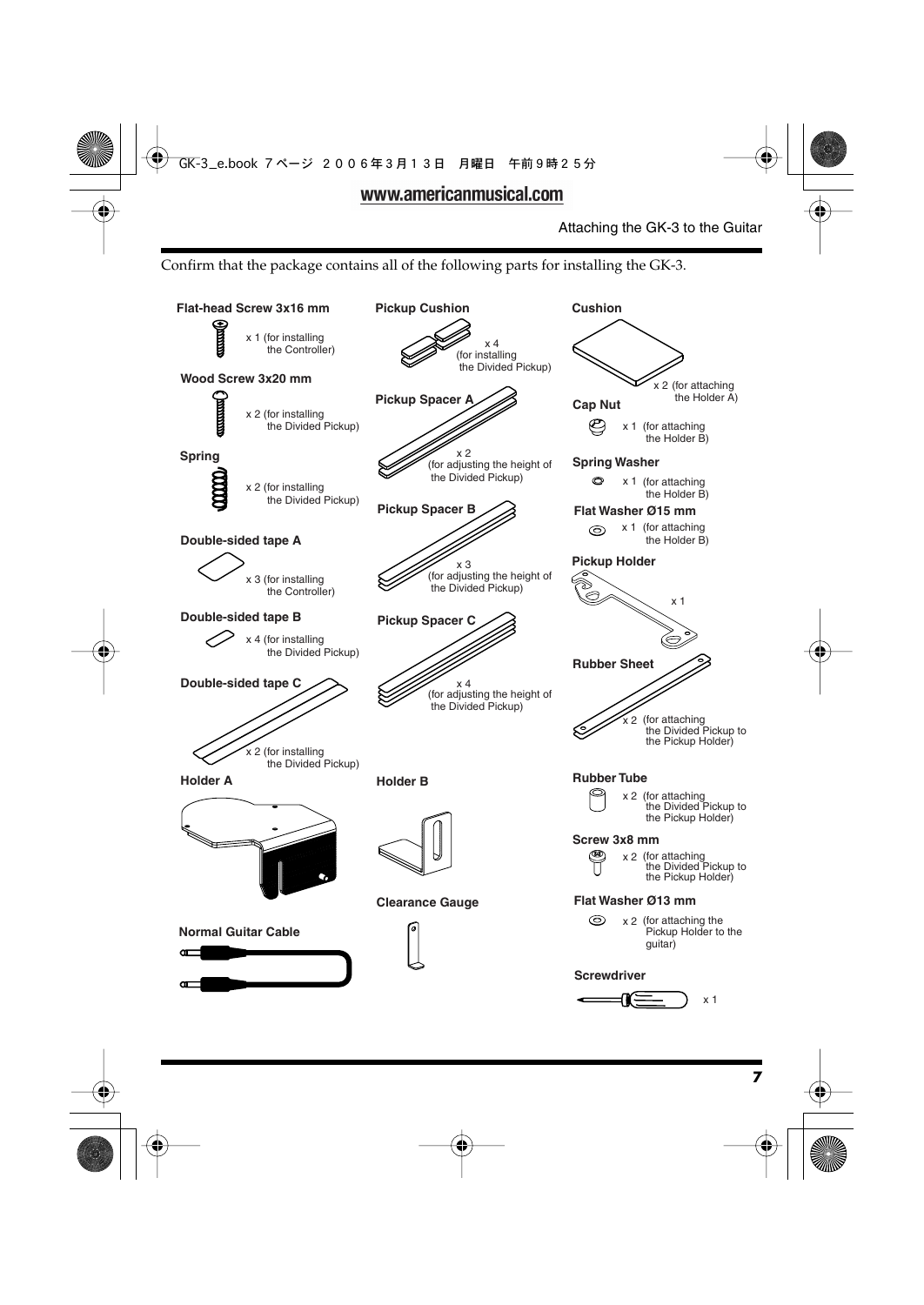## **Adjusting the Divided Pickup**

The surface of a guitar's fingerboard is not flat, but describes a large arc from the first string to the sixth string, and the strings themselves are laid out in roughly the same curved arrangement. The divided pickup uses independent coils to pick up the vibrations of each separate string, so variations in the clearance between the strings and their corresponding pickups may result in discrepancies in sensitivity for each string. The GK-3's divided pickup features a mechanism that allows you to adjust the curve outlined by the pickups, making the GK-3 compatible with different types of guitars.

#### **1. Check the curve of the fingerboard on the guitar to which the GK-3 is to be attached.**

- *\* Refer to the guitar manual or catalog, or consult the guitar manufacturer.*
- *\* If you are not sure of your guitar's curve, attach the pickup to the guitar with the yokes left in the lowered position, then adjust the yokes after the pickup has been installed.*
- **2. Adjust the pickups with the supplied screwdriver.**

When completely extended (i.e., with the adjustment screw turned fully clockwise), the yoke is set to approximately 184R; when the yoke is in the fully lowered position, the setting is approximately 400R.

If the guitar has a fingerboard curve with a value such as 250R or 300R, first adjust the yoke so that the yoke height is approximately midway between the fully extended and lowered positions, then adjust to the optimal positions after the pickup is installed.

*\* Be sure not to turn the adjustment screw too much. When raising the yoke, rotate the adjustment screw slowly clockwise, and stop turning the screw at the point where you feel further resistance. Continuing to turn the screw beyond this point may result in damage to the unit.*

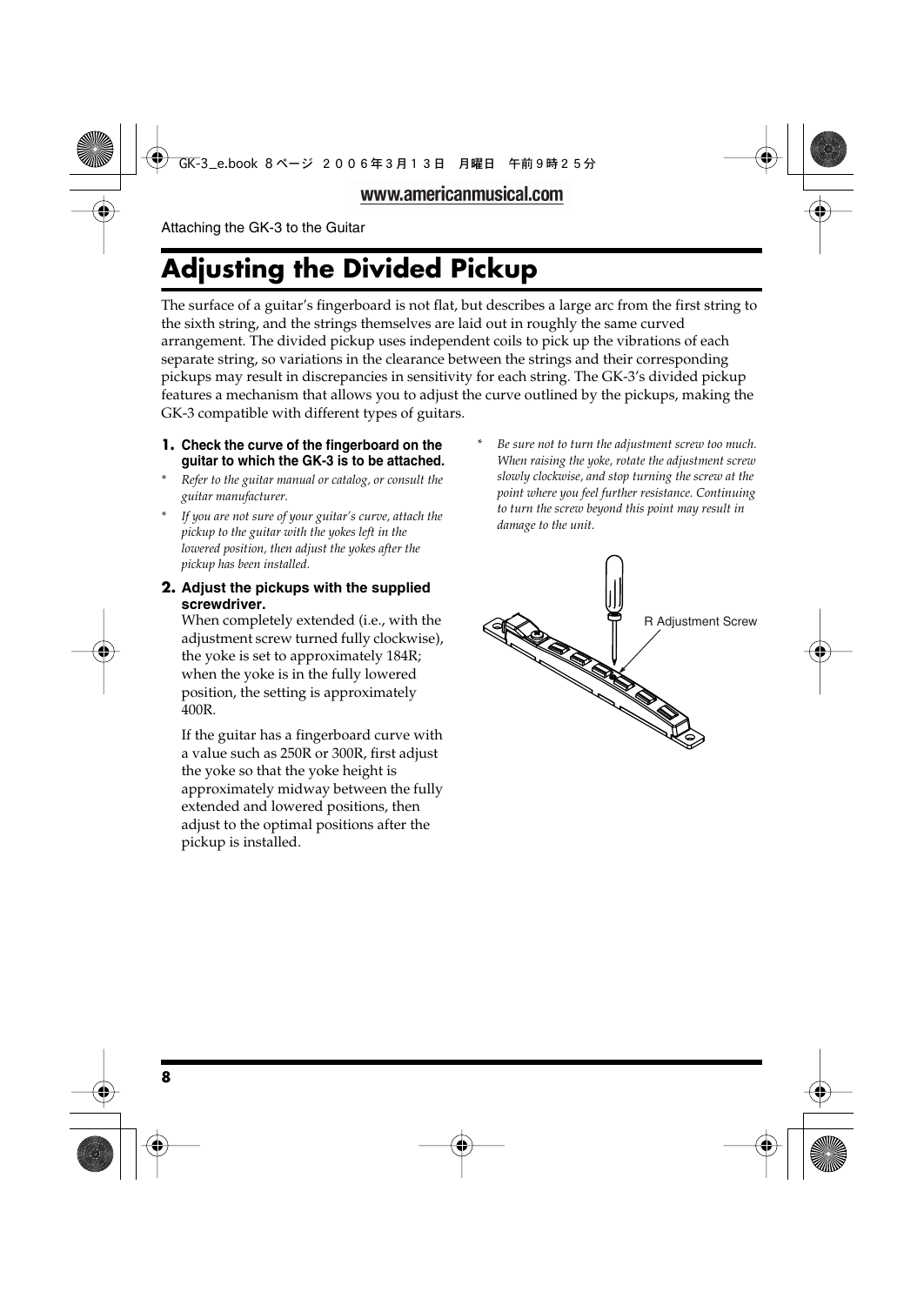## **Attaching the Divided Pickup**

There are three ways to attach the divided pickup.

### ● **Attaching the Pickup with Double-Sided Tape (p. 9)**

This provides the simplest way to attach the pickup to flat-top guitars.

## ● **Attaching the Pickup with Screws (p. 12)**

This method features the benefit of allowing the pickups to be finely adjusted later on, but it is somewhat difficult to carry out.

## ● **Attaching the Pickup with the Pickup Holder (p. 13)**

This is the simplest method for guitars with the bridge mounted on posts embedded in the guitar body.

- *\* Do not place any unnecessary strain on the cable connecting the pickup and the controller. This may result in breaking.*
- *\* Do not bend or twist the pickup. Use particular care when removing the pickup.*

## ■ **Attaching the Pickup with Double-Sided Tape**

**1. Place the pickup between the guitar's body and strings, and determine the position for attachment.**

In principle, the pickup should be centered with respect to the six strings, as close to the bridge as possible.



- *\* If your guitar has a tremolo unit (whammy bar), then attaching the pickup at the bridge position may bring the pickup into direct contact with the tremolo unit. Position the pickup so that it will not interfere with operation of the tremolo unit.*
- *\* Attach the pickup about 15 mm (9/16") from the bridge if your guitar is strung with copper, brass, or bronze wound strings, such as with an acoustic guitar.*
- *\* Regardless of the guitar, do not position the divided pickup more than 20 mm (13/16") from the bridge.*



*\* When viewed from the front, the strings do not necessarily need to be aligned perfectly with the center of the yokes. Each string need only pass over some portion of its yoke.*



*\* Be sure the divided pickup is correctly oriented. The cord from the pickup should emerge from under the sixth string.*

When you have determined the position in which the pickup is to be attached, mark the position with a pencil, cellophane tape or other appropriate marking.

**2. Be sure the neck curvature and string height are set properly, then tune each string to its normal tuning.**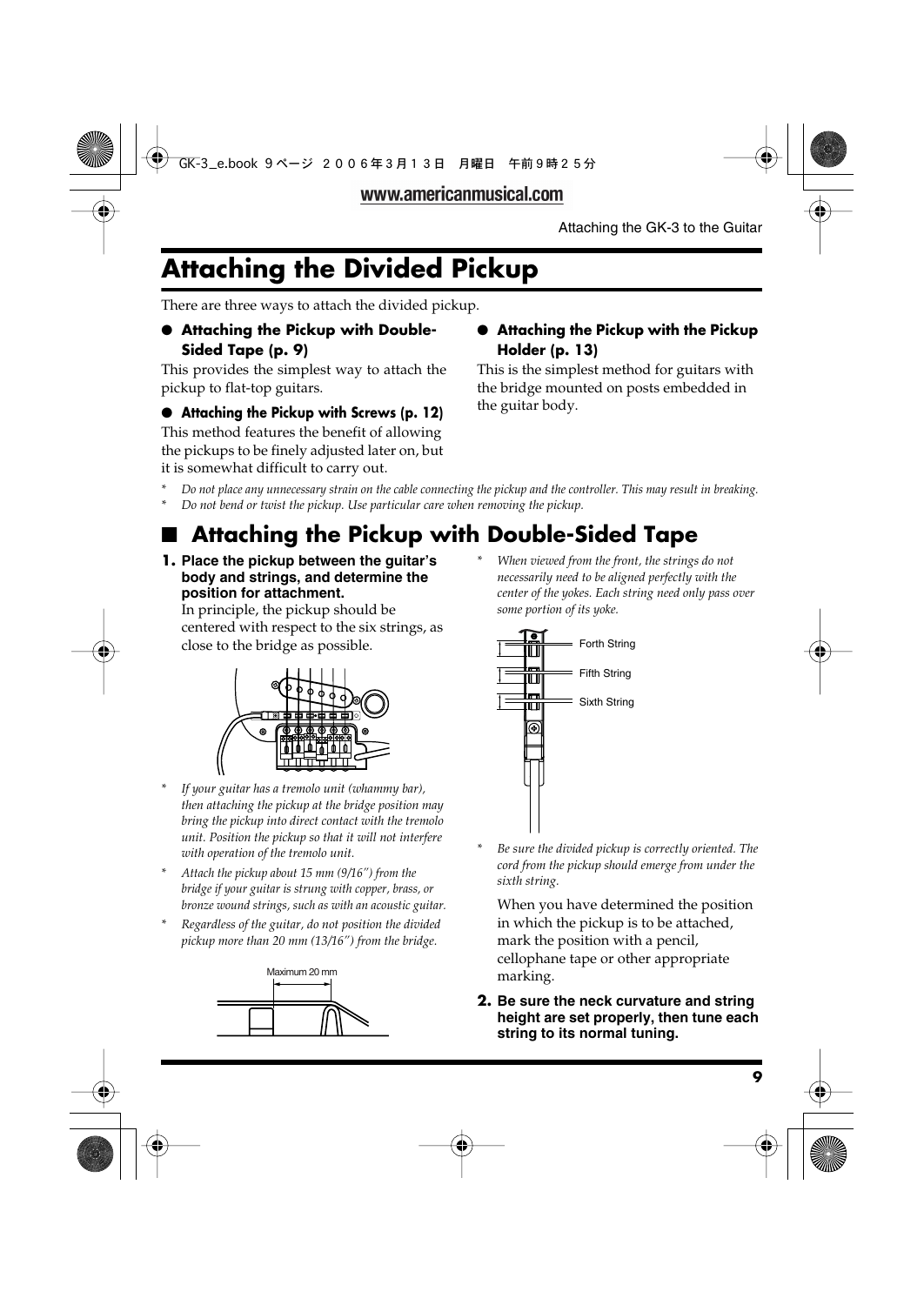- *\* Changes in the string height following installation of the GK-3 pickup may cause the clearance between the strings and the pickup to change, which can result in poorer sensitivity.*
- **3. Adjust the height of the pickup.** Insert the supplied spacers under the pickup until it is at the required height (do not yet remove the protective paper backing from the spacer's double-sided tape). There are three types of pickup spacers, "A" (3 mm), "B" (1 mm) and "C" (0.25 mm); combine these as necessary to achieve the proper pickup height.
- *\* The pickup height should be adjusted so that the distance between the pickup and the strings is about 1.0 mm (0.04") when the highest frets on the first and sixth strings are fingered. Check the height using the supplied clearance gauge (1.0 mm), and adjust the height as necessary (p. 11).*
- *\* If the first and sixth string heights differ greatly when the highest fret is fingered, compensate by adding the appropriate half-width or one-third width spacers until the clearance for both strings is the same.*

When using an arch-top guitar, put the pickup cushions under the pickup spacers.



- *\* Adjust the pickup cushion thickness as required, for example by using two pickup cushions.*
- *\* The pickup spacers and the pickup cushions are attached to the guitar with double–sided tape. When affixing the tape, however, the tape's thickness is reduced by 0.1 mm (0.004") when the backing of the tape is removed. Therefore, when using several pickup spacers, take this fact into account and set the height slightly higher to compensate.*
- **4. Remove the strings from your guitar.**
- **5. Remove the backing from the tapes for the pickup cushion, the pickup spacers, and the pickup, and carefully attach the pickup to the guitar.**
- *\* Although double-sided tape B is used for the pickup, if the adhesive capability seems insufficient after installation, use double-sided tape C instead.*
- *\* Using double-sided tape C strongly and securely attaches the pickup. Note, however, that once the pickup is attached with this tape, removal from the guitar becomes difficult and may result in damage to the guitar's finish.*
- **6. Restring and tune the guitar, then carefully check the height of the divided pickup once more.**

Measure with the clearance gauge to confirm that the clearances between the pickup and the strings are approximately 1.0 mm (0.04") when you press the first and sixth strings at the highest fret, play the strings and confirm that the strings do not come into contact with the pickup.

### **7. Take the steps below if the height of the divided pickup is not right.**

- 1) Carefully examine the pickup in its current state, and add a suitable number of spacers if the pickup is too low, or remove one or more spacers if the pickup is too high.
- 2) Remove the strings from the guitar.
- 3) Remove the divided pickup from the guitar.
- *\* Use care in handling the divided pickup; bending or twisting it may cause breaking in the coil elements. Carefully insert something thin and flat (like a table knife) under the Pickup from the sixth string side, then gently pry the pickup upwards.*

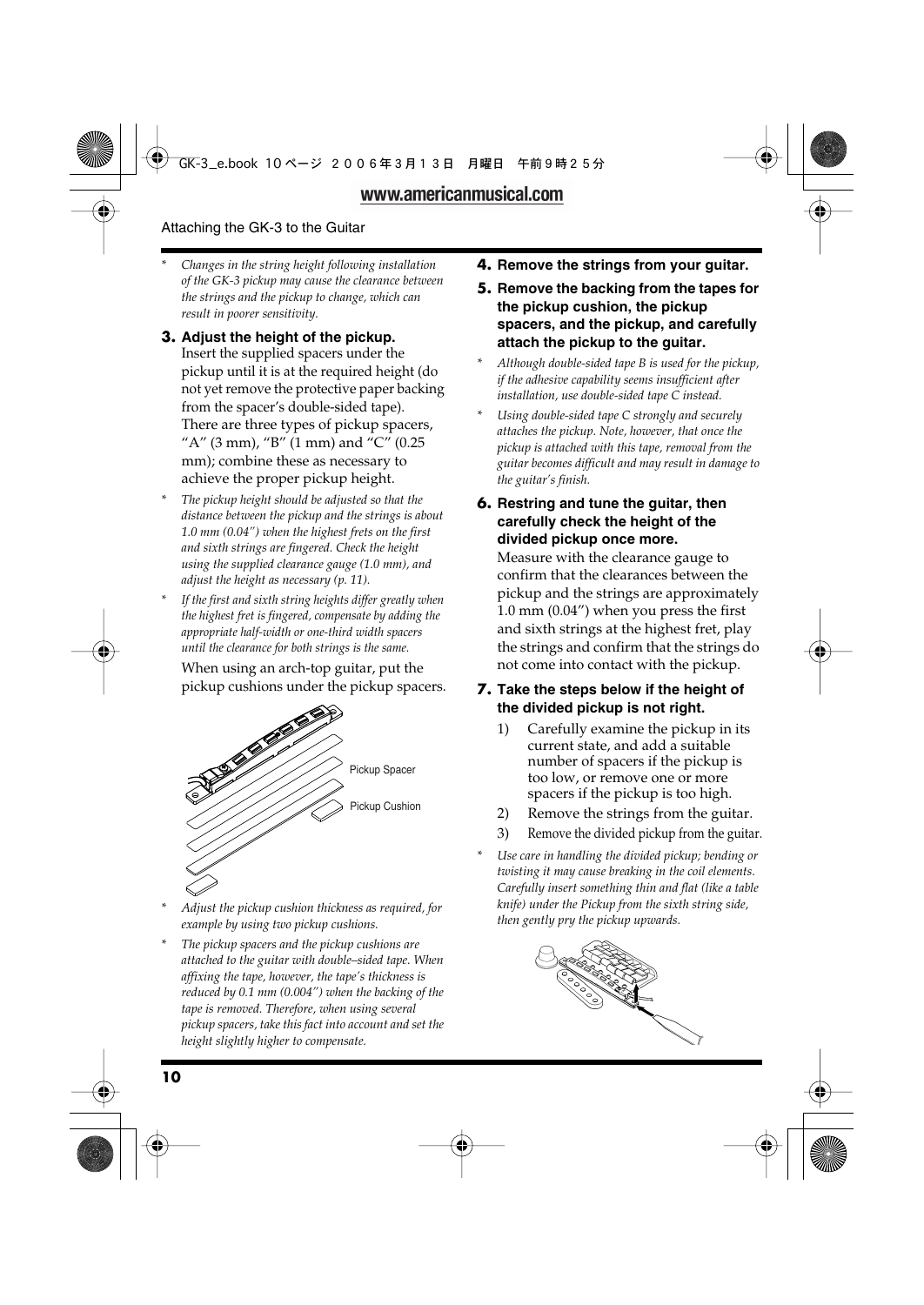- 4) After removing the pickup, carefully remove the double–sided tape from the bottom of the pickup.
- 5) Adjust the height of the Pickup. If you wish to add a spacer, first completely remove the used double– sided tape from the top surface of the existing spacers, then add the new spacer. If you need to remove any spacers, remove the necessary number of spacers and completely remove the remaining double–sided tape from the top surface.
- 6) Attach two pieces of the new double–sided tape B to the bottom of the pickup.



If when mounting the divided pickup you find that double-sided tape B lacks sufficient adhesion, use double-sided tape C.

- *\* Using double-sided tape C strongly and securely attaches the pickup. Note, however, that once the pickup is attached with this tape, removal from the guitar becomes difficult and may result in damage to the guitar's finish.*
	- 7) Attach the pickup to the top of the spacer that is applied to the guitar side.
	- 8) Restring and tune the guitar, then check the height of the Divided Pickup again.
- *\* Afterwards, you will need to adjust the pickup sensitivity when connecting to GK-compatible devices. However, you may find that the sensitivity level on the GK-compatible device is too high. In such instances, you may be able to correct the problem by widening the clearance between the strings and the pickup. Carry out Steps 1 through 8 again to lower the Pickup height slightly.*

## **How to Use the Clearance Gauge**

The divided pickup height must be adjusted so that the clearance between each string and the divided pickup is 1.0 mm (0.04") when the highest fret is fingered.

The clearance gauge supplied with the GK-3 is 1.0 mm thick; place the gauge between the strings and the divided pickup as shown in the figure below, then check and adjust the height.

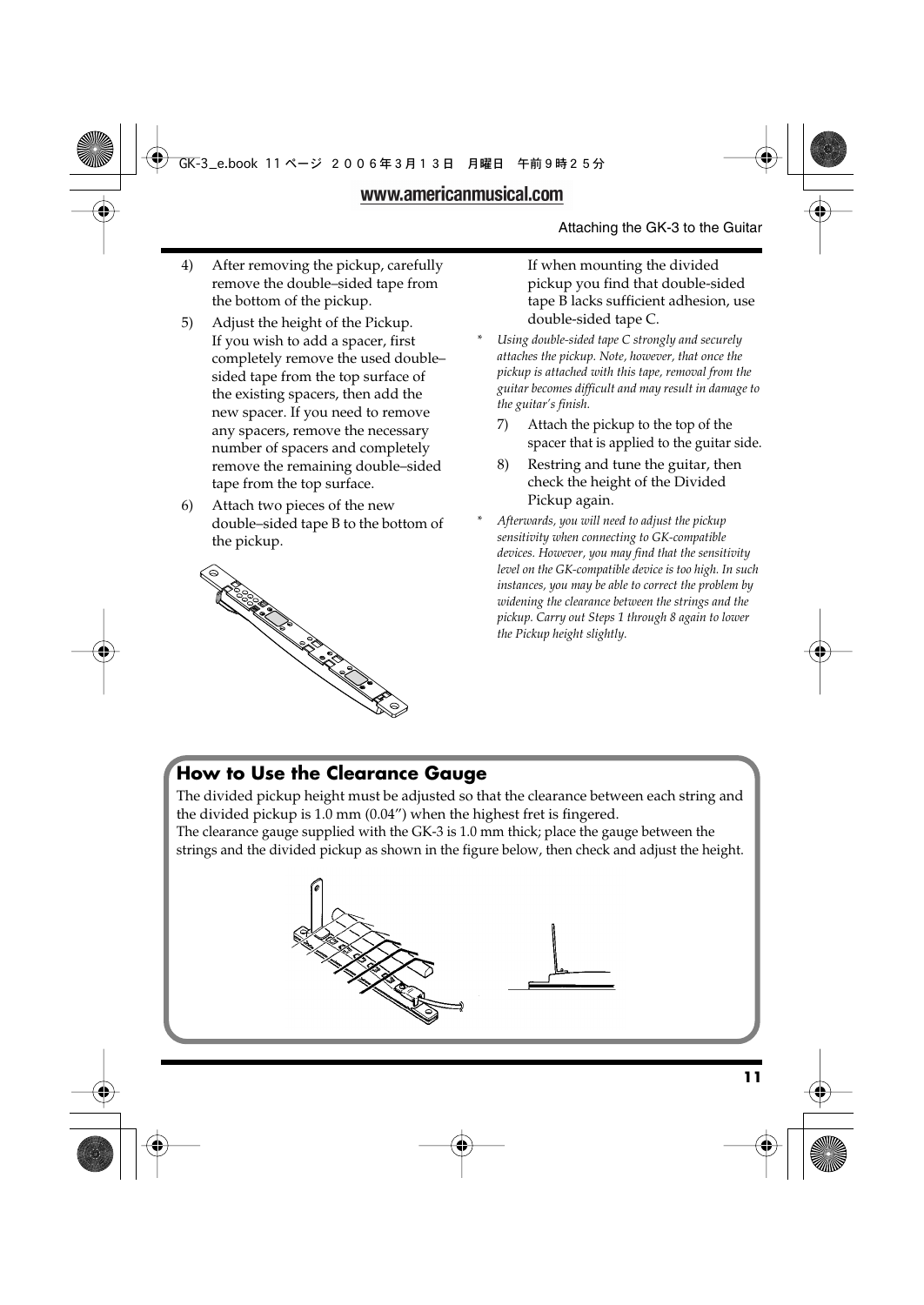## ■ **Attaching the Pickup with Screws**

The steps for determining the position for attaching the pickup and for checking the height are exactly the same as when using the double-sided tape. Refer to "Attaching the Pickup with Double-Sided Tape" (p. 9).

- *\* The height of the strings from the body must be no less than 13 mm (9/16") when the pickup is attached with screws.*
- **1. Determine the position for attaching the pickup. When you have determined the positioning, mark the position of the holes at each end of the pickup on the guitar's body.**
- **2. Remove the strings from the guitar.**
- **3. Using a drill or similar means, open pilot holes where the attachment screws are to go in.**
- *\* If the pilot holes are not made in the correct positions, then the pickup will not be attached in the correct position either. Use extra care when drilling the pilot holes.*
- *\* Make the pilot holes approximately 2 mm (0.08") in diameter.*
- *\* Drill pilot holes slightly more than 2 mm in diameter if the guitar body is made of a particularly hard material.*
- **4. Place the springs between the pilot holes and the pickup as shown in the figure below, then secure the pickup with the screws.**



## **5. Restring and tune the guitar.**

### **6. Adjust the height of the pickup.**

- *\* The pickup height should be adjusted so that the distance between the pickup and the strings is about 1.0 mm (0.04") when the highest frets on the first and sixth strings are fingered. Check the height using the supplied clearance gauge (1.0 mm).*
- *\* Afterwards, when connecting to GK-compatible devices, you will need to adjust the pickup sensitivity again. However, you may find that the sensitivity level on the GK-compatible device is too high. In such instances, you may be able to correct the problem by widening the clearance between the strings and the pickup, so try lowering the Pickup height slightly to see if this approach is effective.*
- *\* If the springs are too long, use a pair of wire clippers to cut them to the correct size.*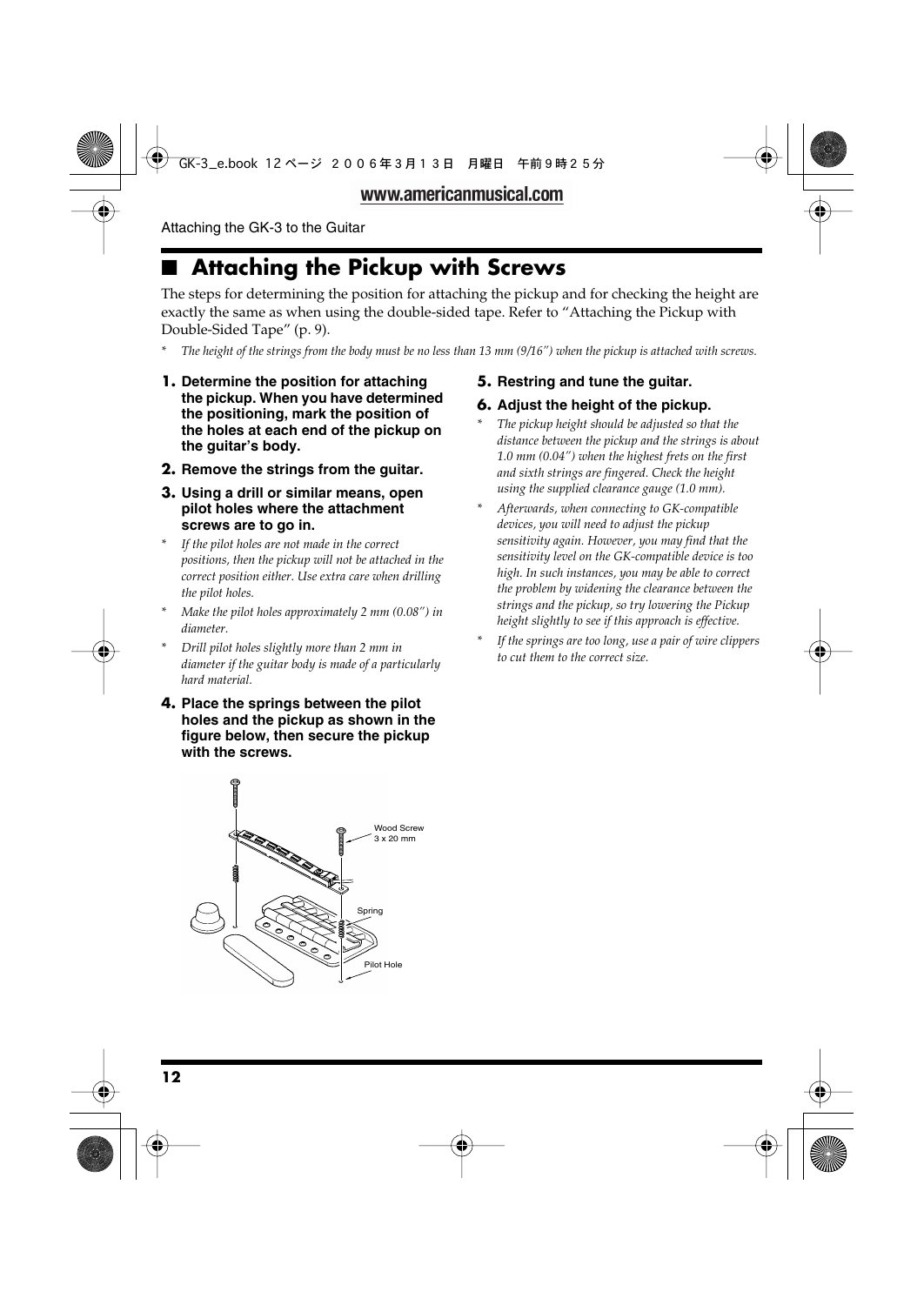## ■ **Attaching the Pickup with the Pickup Holder**

**1. Attach the divided pickup to the pickup holder.**



- *\* Tighten the screws until the pickup lightly presses down against the rubber sheet.*
- **2. Remove the strings and the bridge from the guitar.**
- **3. Lower the two bridge height adjustment screws of the guitar approximately 2 mm (0.08").**
- *\* If the bridge is of the type whereby the posts themselves are adjusted, then lower the post height by 2 mm (0.08").*
- **4. Place the holder on the posts, then cover it with the bridge.**



### **5. Restring and tune the guitar.**

*\* Tune the strings with the divided pickup adjusted to the optimal position (where all strings ride over their respective yokes).*

### **6. Adjust the height of the pickup.**

- *\* The pickup height should be adjusted so that the distance between the pickup and the strings is about 1.0 mm (0.04") when the highest frets on the first and sixth strings are fingered. Check the height using the supplied clearance gauge (1.0 mm).*
- *\* If the pickup ends up being too low, use two rubber sheets layered together.*

*But the pickup still sits too low even after layering the two rubber sheets, then use the rubber tubes.*



If the pickup position is too high, insert the included *13-mm washers between the pickup holder and the bridge.*



*\* Afterwards, when connecting to GK-compatible devices, you will need to adjust the pickup sensitivity again. However, you may find that the sensitivity level on the GK-compatible device is too high. In such instances, you may be able to correct the problem by widening the clearance between the strings and the pickup, so try lowering the Pickup height slightly to see if this approach is effective.*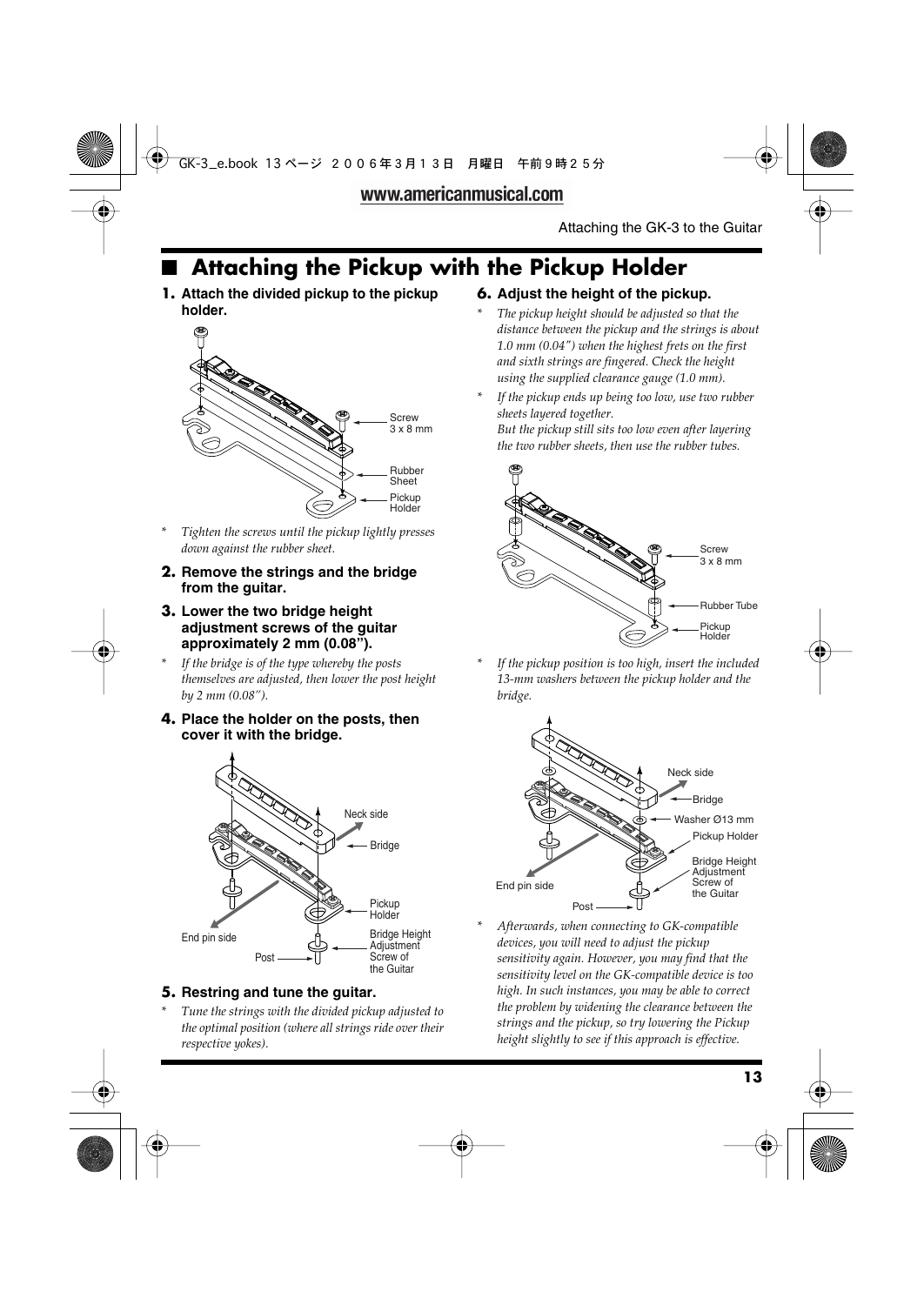## **Checking and Finely Adjusting the Pickup Height**

Use the clearance gauge to confirm that the clearance between each string and the pickup is about 1 mm. If the gap is greater than 1 mm (0.04"), make fine adjustments to the height of the pickup itself and to the pickup curve (refer to p. 8).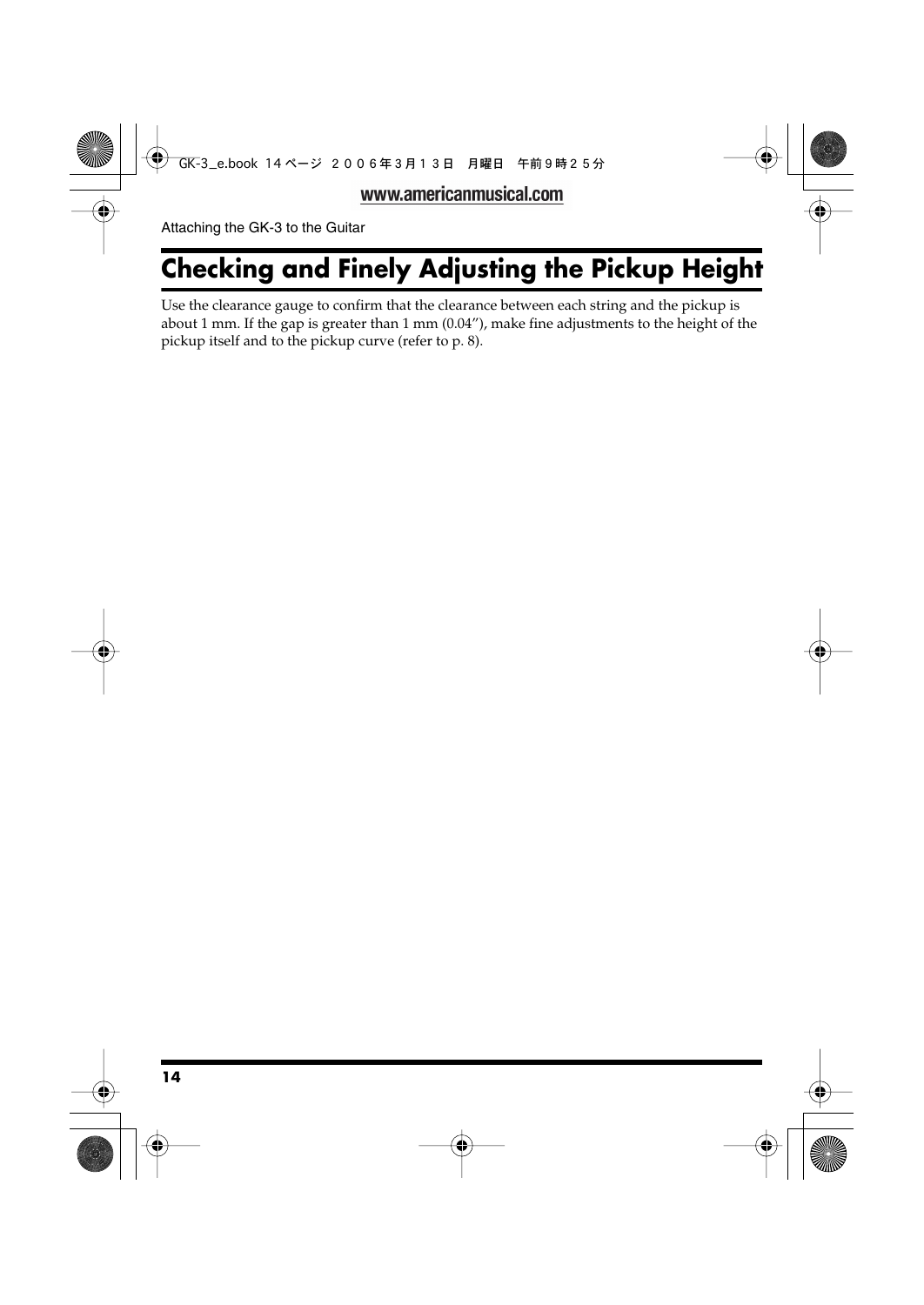## **Attaching the Controller**

There are two ways to attach the controller.

## ● **Attaching the Controller Unit with Holder (p. 16)**

With this method, the holder is secured using the guitar's strap pin. This permits easy installation with no modification of the guitar required.

## ● **Attaching the Controller Unit with Double–Sided Tape and Screws (p. 17)**

This allows you to position the controller where you like on the guitar and, by not using the holder, reduce the thickness of the controller. However, attaching the controller with the tape and screw is difficult to do with arched top guitars.

## ■ **Adjusting the Length of the Pickup Cable**

Place the controller where it is actually to be attached to the guitar to check the pickup cable length. If the cable is too long, wind it up in the space behind the controller.

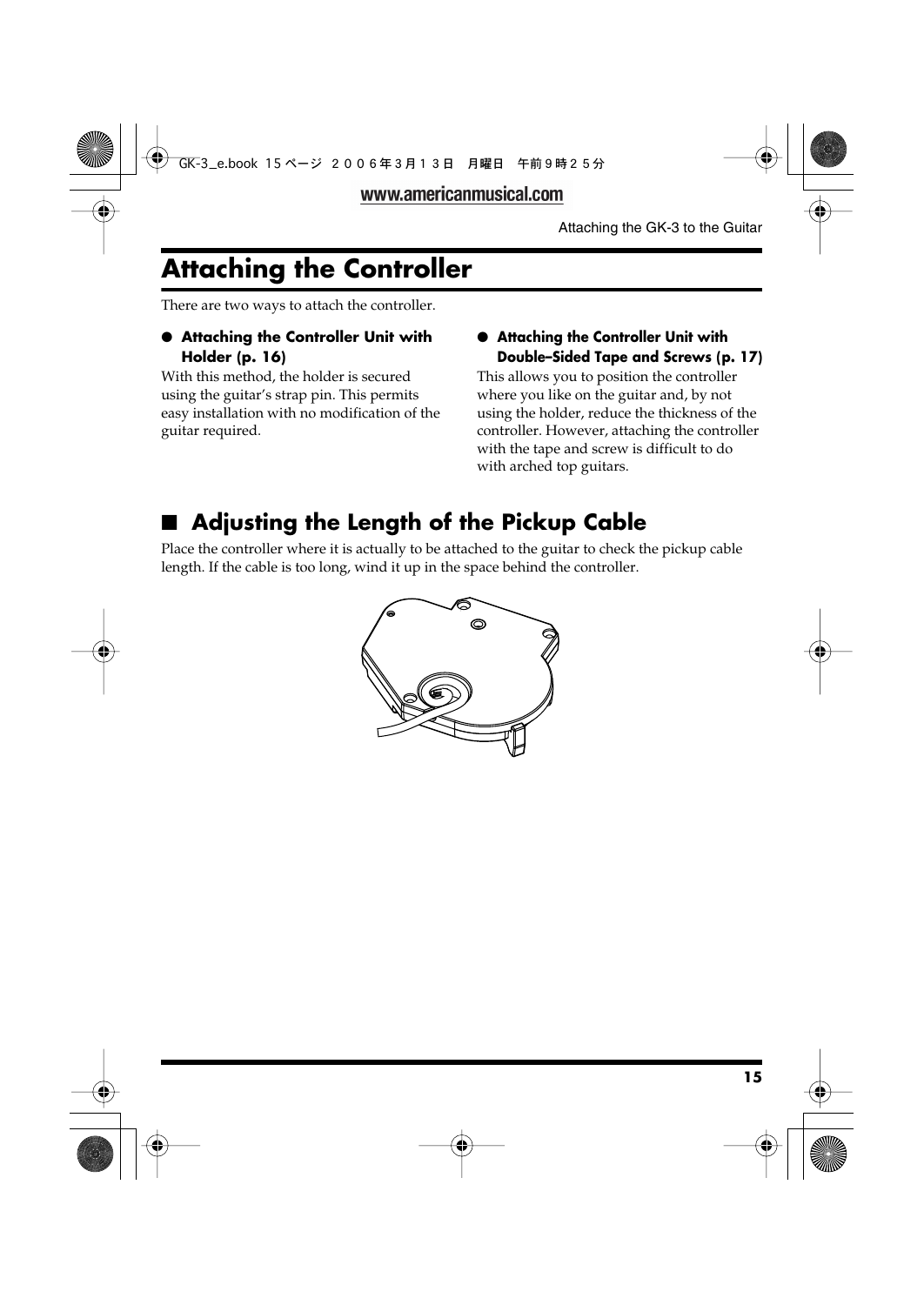## ■ **Attaching with the Holder**

**1. Remove three screws from the underside of the controller, then attach the GK-3 to holder "A."**



**2. Loosen the guitar's end pin, and insert holder "A."**



**4. Attach holder "B" so that the guitar body is sandwiched between the two holders.**



Spring Washer

- **5. Tighten holders "A" and "B" using the flat washer, the spring washer, and the cap nut.**
- *\* When attaching the GK-3 to an arched top guitar, place the cushion between the guitar and holder "A."*



**3. Screw in the end pin.**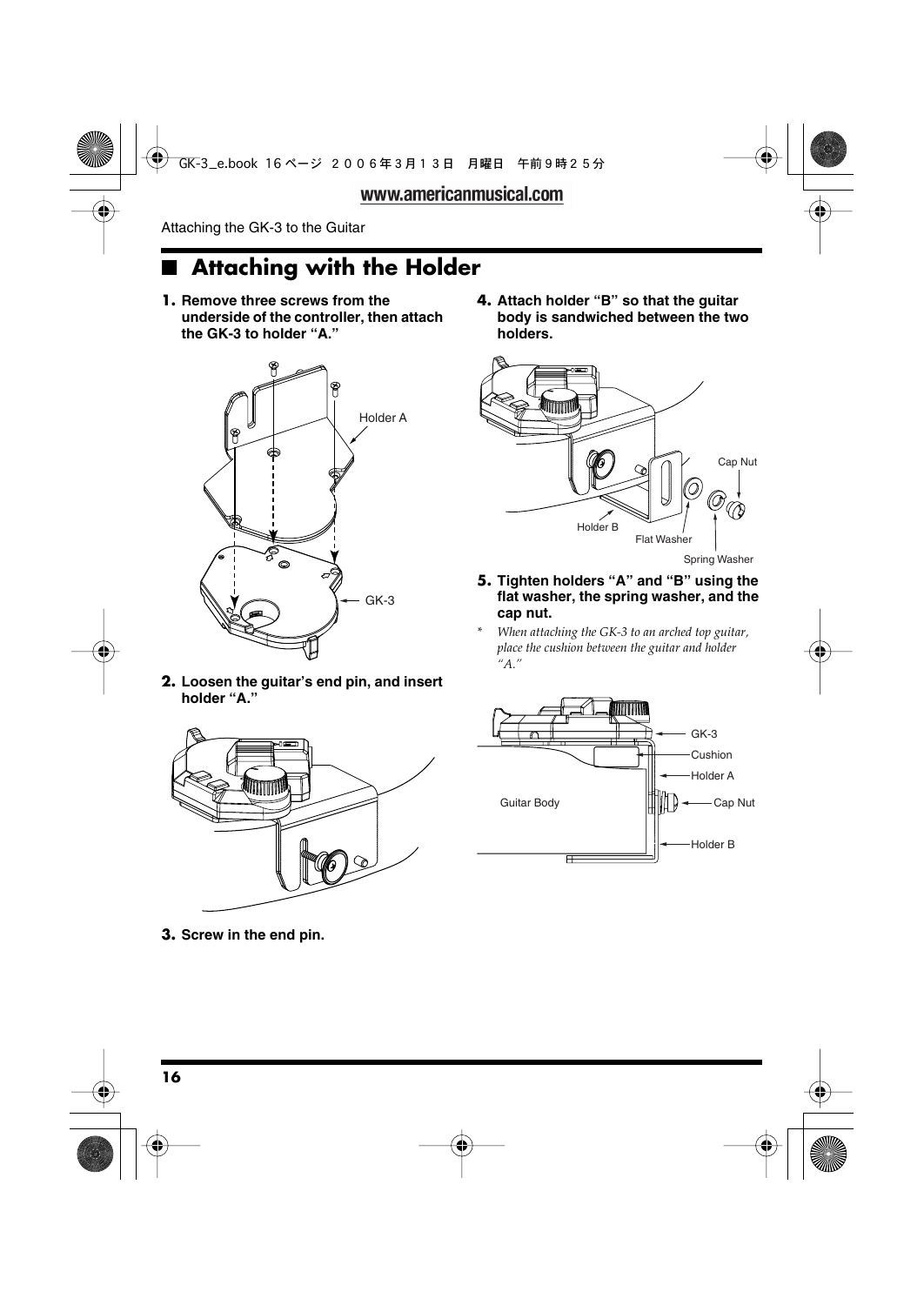## ■ **Attaching with Double–sided Tape and a Screw**

- **1. Place the controller in an appropriate position on the guitar surface to determine where it is to be attached. Pay attention to the following points at this time.**
- Install on a level surface.
- Position the controller so it does not interfere with your playing.
- If your guitar includes a fine tuning control, position the controller so it does not interfere with operation of the fine tuning.
- Position the controller so you can comfortably operate the select switch, the S1 and S2 switches, and other controls.
- Position the controller so that it does not place undue strain on the Normal Pickup Input jack, divided pickup, or GK connector cables.
- *\* Make sure that the plugs connected to the GK connector and Normal Pickup Input jack do not stick out, as this may result in damage should undue strain be placed on the GK connector or Normal Pickup Input jack.*
- **2. Once the controller position has been determined, place the controller in position and carefully drill a pilot hole in the guitar body where the controller's attachment hole is located.**
- *\* The diameter of the hole should be about 2 mm (0.08 inches).*
- *\* Confirm that there are no other problems in attaching the controller before drilling the pilot hole.*

**3. After attaching the double–sided tape A to the underside of the Controller, attach the controller to the guitar.** 



**4. Secure the controller with the supplied screw (flat-head, 3x16 mm).**



Put the screw (flat-head, 3x16 mm) through this hole.

*\* If you'd rather not drill a hole in your guitar, you can secure the Controller using only the doublesided tape or the holders. However, if only the double-sided tape is used to secure the unit, shocks from rough handling during performances and from use over an extended period will cause the tape to deteriorate, with the GK-3 shifting out of position as a result. Furthermore, if the finish on your guitar is less than perfect, you may discover that the finish is also removed when you later remove the tape.*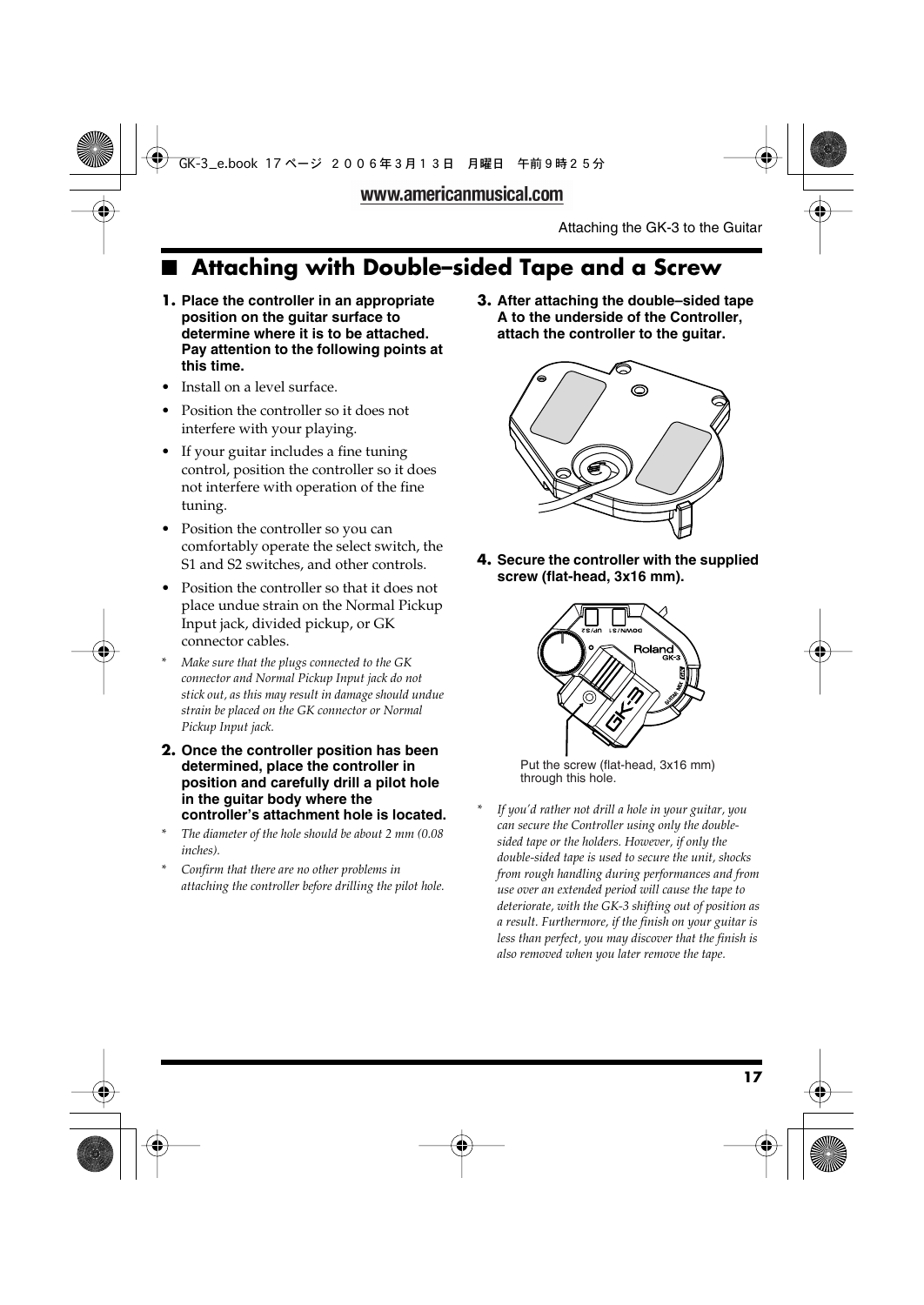## **How to Connect the GK-3**

- *\* To prevent malfunction and/or damage to speakers or other devices, always turn down the volume, and turn off the power on all devices before making any connections.*
- *\* When connection cables with resistors are used, the volume level of equipment connected to the inputs (Normal Pickup Input jack) may be low. If this happens, use connection cables that do not contain resistors, such as those from the Roland PCS series.*
- *\* When all devices are properly connected, turn on the power to the various devices in the order specified below. Turning on devices in the wrong order may result in malfunction and/or damage to speakers and other devices.*
- **1. Make sure that the power to the GKcompatible device being connected is turned off, then connect the device to the GK-3's GK connector using the GK cable.**
- *\* The GK cable is a locking cable. When disconnecting the cable, do not pull on it with undue force, but instead release the lock and gently disconnect the cable. You can disconnect the cable simply and easily by holding down the locking portion with your thumb and gently pulling on the plug.*





GK-compatible device



Connect the GK-3 only with dedicated GK cable (supplied with Roland GK-compatible devices and optional GK cables sold by Roland). Use of any other cable may result in damage or malfunction.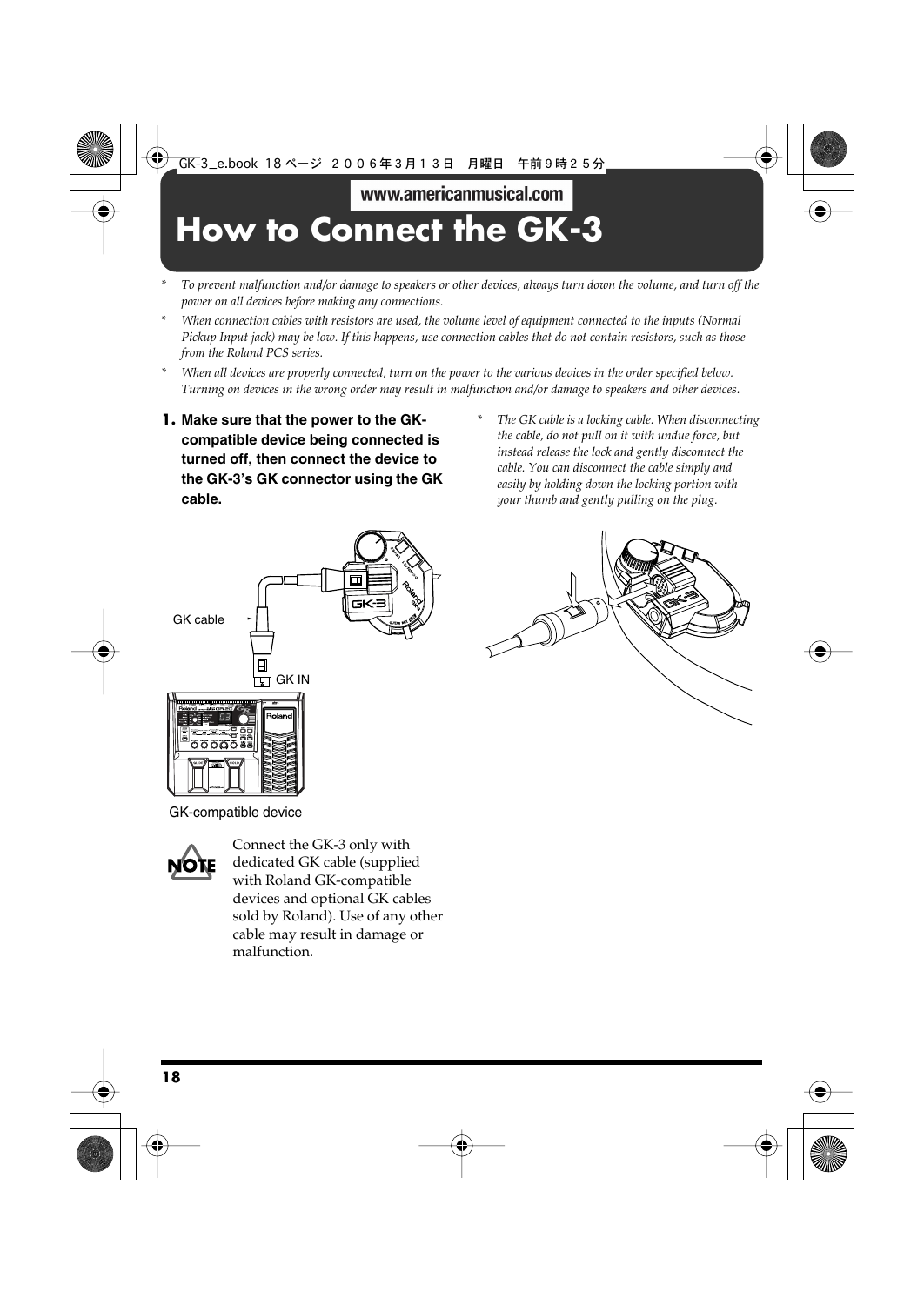**2. Use the included Normal guitar cable to connect the output jack on the guitar to the GK-3's Normal Pickup input jack.**



*\* This connection is necessary not only for playing the guitar's normal (straight) sound as well as the guitar's straight sound mixed with the synthesizer sound, but also for connecting the guitar's ground and the GK-3's ground. Even if you are not going to use the guitar's straight sound at all, always make this connection because of the noise reduction benefits it provides.*

### **3. Turn on the power to the connected GK-compatible device.**

The Power indicator on the Controller lights up. Now, when you play your guitar you'll hear the sound of the connected GK-compatible device.

- *\* The power indicator lights up when the GK-3 and the GK-compatible device are properly connected with a GK cable and the power to the GK-compatible device is turned on.*
- *\* Always make sure to have the volume level turned down before switching on power. Even with the volume all the way down, you may still hear some sound when the power is switched on, but this is normal, and does not indicate a malfunction.*
- *\* Before playing, be sure to wrap the cable around the guitar strap near the end pin. This will prevent the excess strain on the cable that can end up damaging the guitar or the GK-3.*

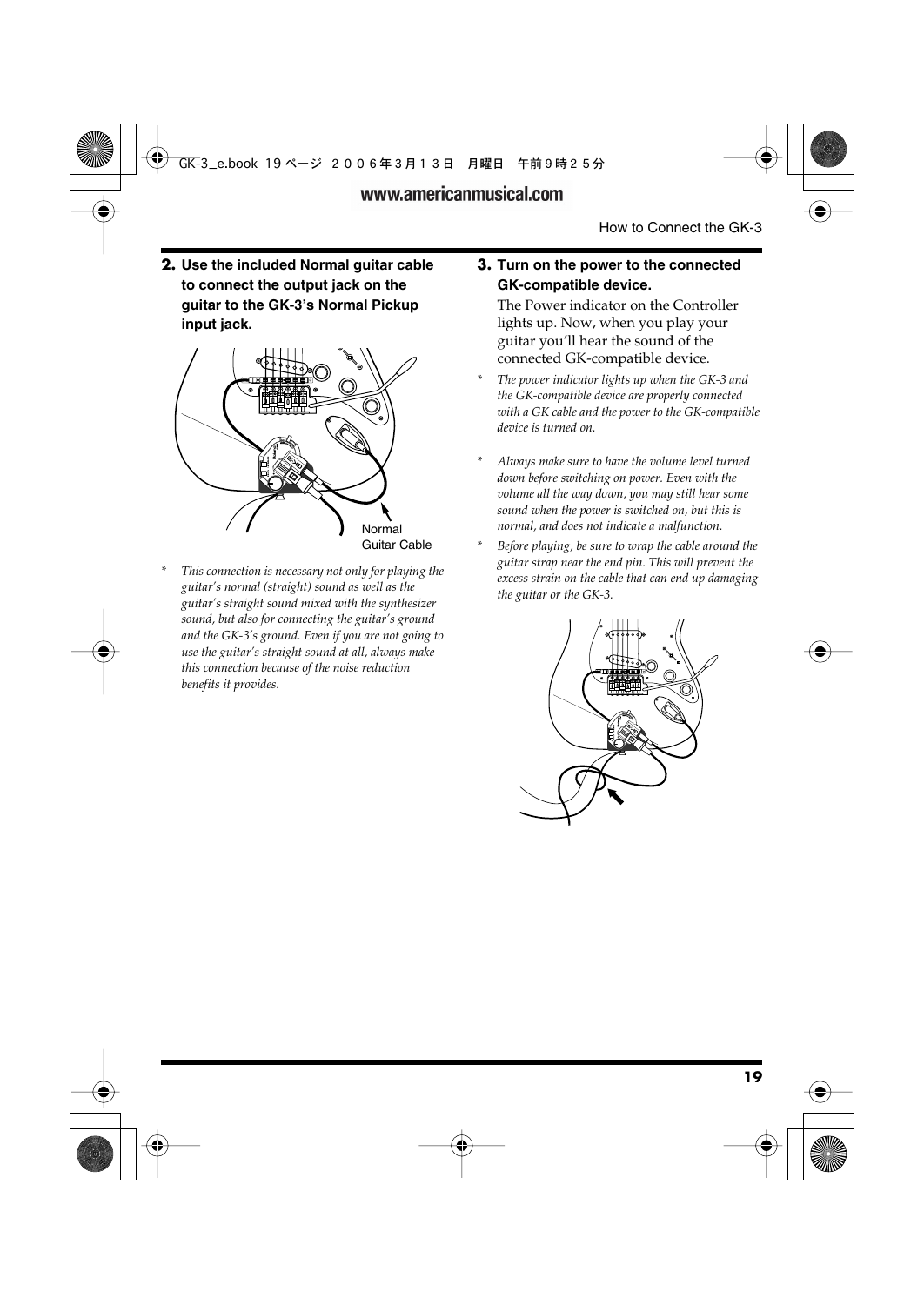## **Specifications**

## **GK-3: Divided Pickup**

## ● **Controls**

GK Volume DOWN/S1 Switch UP/S2 Switch Select Switch

## ● **Indicator**

Power Indicator

## ● **Connectors**

GK Connector Normal Pickup Input Jack

## ● **Weight**

60 g / 3 oz

## ● **Accessories**

Normal Guitar Cable Parts for installation Owner's Manual

## ● **Options**

GK Cables: GKC-3, GKC-5, GKC-10 GK Parallel Box: GKP-4 Unit Selector: US-20

In the interest of product development, the *specifications and/or appearance of this unit are subject to change without prior notice.*

● **Dimensions**





Unit : mm (inch)



Unit : mm (inch)





This product complies with the requirements of European Directive 89/336/EEC.



This product must be disposed of separately at your local waste recycling centre. Do not dispose of in household waste bin.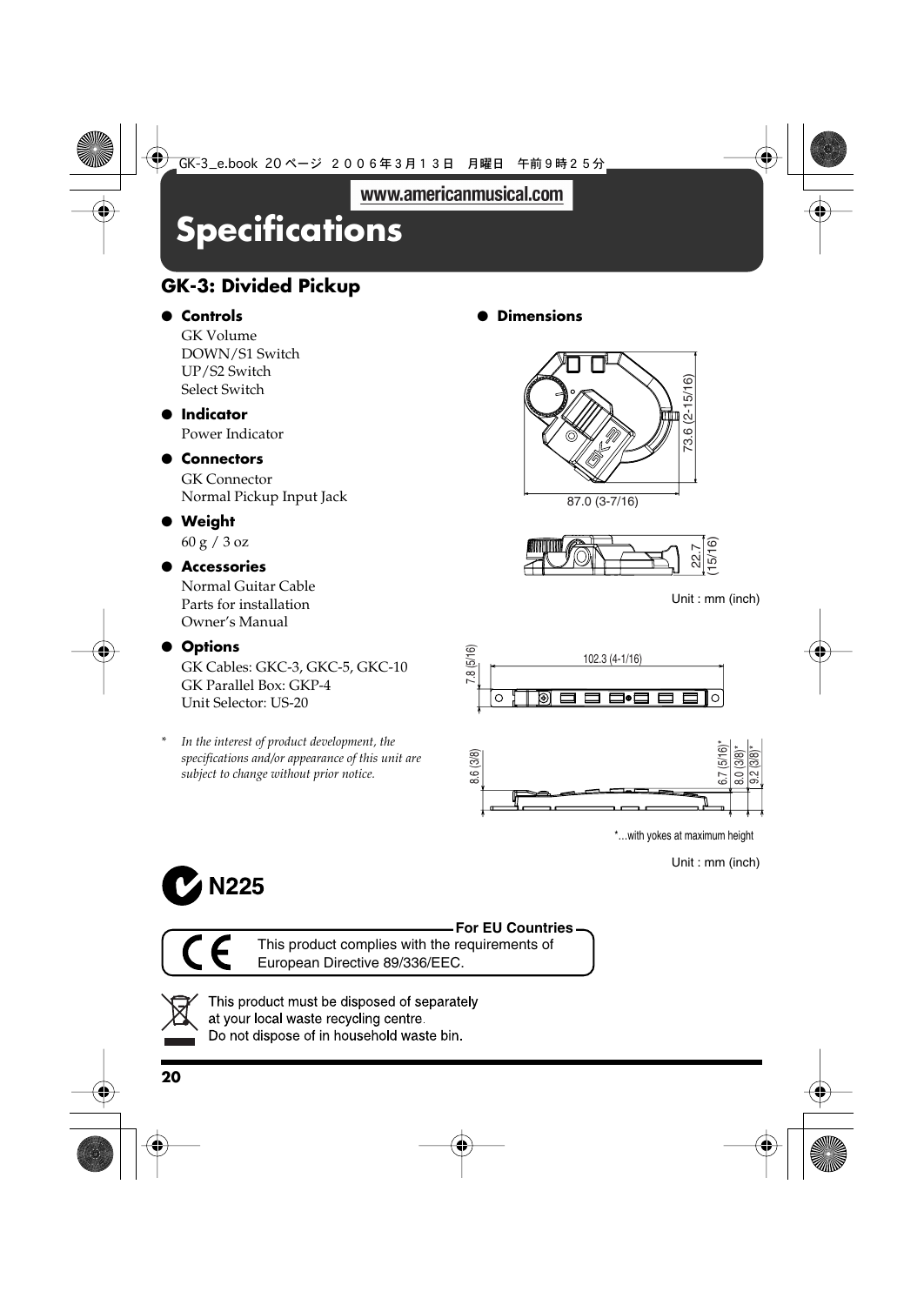### **Information** When you need repair service, call your nearest Roland Service Center or authorized Roland

#### **AFRICA**

#### **EGYPT Al Fanny Trading Office** 9, EBN Hagar A1 Askalany Street, ARD E1 Golf, Heliopolis, Cairo 11341, EGYPT TEL: 20-2-417-1828

**REUNION Maison FO - YAM Marcel** 25 Rue Jules Hermann, Chaudron - BP79 97 491 Ste Clotilde Cedex, REUNION ISLAND TEL: (0262) 218-429

**SOUTH AFRICA That Other Music Shop(PTY)Ltd.** 11 Melle St., Braamfontein, Johannesbourg, SOUTH AFRICA TEL: (011) 403 4105 FAX: (011) 403 1234

**Paul Bothner(PTY)Ltd.** Royal Cape Park, Unit 24 Londonderry Road, Ottery 7800 Cape Town, SOUTH AFRICA TEL: (021) 799 4900



**Roland Shanghai Electronics Co.,Ltd.**

5F. No.1500 Pingliang Road Shanghai 200090, CHINA TEL: (021) 5580-0800 **Roland Shanghai Electronics** 

Co.,Ltd. **(BEIJING OFFICE)** 10F. No.18 3 Section Anhuaxili Chaoyang District Beijing 100011 CHINA TEL: (010) 6426-5050

**Roland Shanghai Electronics Co.,Ltd. (GUANGZHOU OFFICE)** 2/F., No.30 Si You Nan Er Jie Yi Xiang, Wu Yang Xin Cheng, Guangzhou 510600, CHINA TEL: (020) 8736-0428

**HONG KONG Tom Lee Music Co., Ltd. Service Division** 22-32 Pun Shan Street, Tsuen Wan, New Territories, HONG KONG TEL: 2415 0911

**Parsons Music Ltd.**  8th Floor, Railway Plaza, 39 Chatham Road South, T.S.T, Kowloon, HONG KONG TEL: 2333 1863

#### **INDIA**

**Rivera Digitec (India) Pvt. Ltd.** 409, Nirman Kendra<br>Mahalasmi Flats Com Mahalaxmi Flats Compound Off. Dr. Edwin Moses Road, Mumbai-400011, INDIA TEL: (022) 2493

#### **INDONESIA**

**PT Citra IntiRama** J1. Cideng Timur No. 15J-150 Jakarta Pusat INDONESIA TEL: (021) 6324170

#### **KOREA**

**Cosmos Corporation** 1461-9, Seocho-Dong, Seocho Ku, Seoul, KOREA TEL: (02) 3486-8855

#### **MALAYSIA**

**Roland Asia Pacific Sdn. Bhd.** 45-1, Block C2, Jalan PJU 1/39, Dataran Prima, 47301 Petaling Jaya, Selangor, MALAYSIA TEL: (03) 7805-3263

**PHILIPPINES**

**G.A. Yupangco & Co. Inc.** 339 Gil J. Puyat Avenue Makati, Metro Manila 1200, PHILIPPINES TEL: (02) 899 9801

**SINGAPORE SWEE LEE MUSIC COMPANY PTE. LTD.** 150 Sims Drive, SINGAPORE 387381 TEL: 6846-3676

**TAIWAN ROLAND TAIWAN ENTERPRISE CO., LTD.** Room 5, 9fl. No. 112 Chung Shan N.Road Sec.2, Taipei, TAIWAN, R.O.C. TEL: (02) 2561 3339

**THAILAND Theera Music Co. , Ltd.** 330 Soi Verng NakornKasem, New Road, Sumpantawongse, Bangkok 10100, THAILAND TEL: (02) 224-8821

**VIETNAM SAIGON MUSIC DISTRIBUTOR (TAN DINH MUSIC)** 138 Tran Quang Khai Street Dist. 1, Ho Chi Minh City VIETNAM TEL: (08) 848-4068

#### **AUSTRALIA/ NEW ZEALAND**

**AUSTRALIA/ NEW ZEALAND Roland Corporation Australia Pty.,Ltd.**  38 Campbell Avenue Dee Why West. NSW 2099 AUSTRALIA

For Australia Tel: (02) 9982 8266 For New Zealand Tel: (09) 3098 715

#### **CENTRAL/LATIN AMERICA**

**ARGENTINA Instrumentos Musicales S.A.** Av.Santa Fe 2055 (1123) Buenos Aires ARGENTINA TEL: (011) 4508-2700

**BARBADOS A&B Music Supplies LTD** 12 Webster Industrial Park Wildey, St.Michael, Barbados TEL: (246)430-1100

**BRAZIL Roland Brasil Ltda.** Rua San Jose, 780 Sala B Parque Industrial San Jose Cotia - Sao Paulo - SP, BRAZIL TEL: (011) 4615 5666

#### **CHILE Comercial Fancy II S.A.** Rut.: 96.919.420-1 Nataniel Cox #739, 4th Floor Santiago - Centro, CHILE TEL: (02) 688-9540

**COLOMBIA Centro Musical Ltda.** Cra 43 B No 25 A 41 Bododega 9 Medellin, Colombia TEL: (574)3812529

Distribuciones Musicales SAC Juan Fanning 530 Miraflores Lima - Peru TEL: (511) 4461388

**Musicales** Ave.1. Calle 11, Apartado 10237, San Jose, COSTA RICA TEL: 258-0211 **CURACAO**

**Zeelandia Music Center Inc.** Orionweg 30 Curacao, Netherland Antilles TEL:(305)5926866

distributor in your country as shown below.

**COSTA RICA JUAN Bansbach Instrumentos** 

**DOMINICAN REPUBLIC Instrumentos Fernando Giraldez** Calle Proyecto Central No.3 Ens.La Esperilla Santo Domingo, Santo Loumago,<br>Dominican Republi TEL:(809) 683 0305

**ECUADOR Mas Musika** Rumichaca 822 y Zaruma Guayaquil - Ecuador TEL:(593-4)2302364

**EL SALVADOR OMNI MUSIC** 75 Avenida Norte y Final Alameda Juan Pablo II, Edificio No.4010 San Salvador, EL CALVADOR TEL: 262-0788

**GUATEMALA Casa Instrumental** Calzada Roosevelt 34-01,zona 11 Ciudad de Guatemala Guatemala TEL:(502) 599-2888

**HONDURAS Almacen Pajaro Azul S.A. de C.V.** BO.Paz Barahona 3 Ave.11 Calle S.O San Pedro Sula, Honduras TEL: (504) 553-2029 **MARTINIQUE**

**Musique & Son** Z.I.Les Mangle 97232 Le Lamantin Martinique F.W.I. TEL: 596 596 426860

**Gigamusic SARL** 10 Rte De La Folie 97200 Fort De France Martinique F.W.I. TEL: 596 596 715222

**MEXICO Casa Veerkamp, s.a. de c.v.** Av. Toluca No. 323, Col. Olivar

de los Padres 01780 Mexico D.F. MEXICO TEL: (55) 5668-6699 **NICARAGUA Bansbach Instrumentos** 

**Musicales Nicaragua** Altamira D'Este Calle Principal de la Farmacia 5ta.Avenida 1 Cuadra al Lago.#503

Managua, Nicaragua TEL: (505)277-2557 **PANAMA SUPRO MUNDIAL, S.A.** Boulevard Andrews, Albrook, Panama City, REP. DE PANAMA

TEL: 315-0101 **PARAGUAY**

**Distribuidora De Instrumentos Musicales** J.E. Olear y ESQ. Manduvira Asuncion PARAGUAY TEL: (595) 21 492147

#### **PERU Audionet**

#### **TRINIDAD AMR Ltd**

Ground Floor Maritime Plaza Barataria Trinidad W.I. TEL: (868) 638 6385 **URUGUAY Todo Musica S.A.**

Francisco Acuna de Figueroa 1771 C.P.: 11.800 Montevideo, URUGUAY TEL: (02) 924-2335

**VENEZUELA Instrumentos Musicales Allegro,C.A.** Av.las industrias edf.Guitar import #7 zona Industrial de Turumo Caracas, Venezuela TEL: (212) 244-1122

#### **EUROPE**

**AUSTRIA Roland Elektronische Musikinstrumente HmbH. Austrian Office** Eduard-Bodem-Gasse 8, A-6020 Innsbruck, AUSTRIA

TEL: (0512) 26 44 260 **BELGIUM/FRANCE/ HOLLAND/ LUXEMBOURG Roland Central Europe N.V.** Houtstraat 3, B-2260, Oevel (Westerlo) BELGIUM TEL: (014) 575811

**CZECH REP. K-AUDIO** Kardasovska 626. CZ-198 00 Praha 9, CZECH REP. TEL: (2) 666 10529

**DENMARK Roland Scandinavia A/S** Nordhavnsvej 7, Postbox 880, DK-2100 Copenhagen DENMARK TEL: 3916 6200

**FINLAND Roland Scandinavia As, Filial Finland**<br>Flannontie 5 Elannontie 5 FIN-01510 Vantaa, FINLAND

TEL: (0)9 68 24 020 **GERMANY Roland Elektronische Musikinstrumente HmbH.** Oststrasse 96, 22844 Norderstedt, GERMANY

TEL: (040) 52 60090 **GREECE STOLLAS S.A. Music Sound Light** waste sound Eight<br>155, New National R Patras 26442, GREECE TEL: 2610 435400

**HUNGARY Roland East Europe Ltd.** Warehouse Area 'DEPO' Pf.83 H-2046 Torokbalint, **HUNGARY** TEL: (23) 511011

**IRELAND Roland Ireland** G2 Calmount Park, Calmount Avenue, Dublin 12 Republic of IRELAND TEL: (01) 4294444

**ITALY Roland Italy S. p. A.**  Viale delle Industrie 8, 20020 Arese, Milano, ITALY TEL: (02) 937-78300

#### **NORWAY**

**Roland Scandinavia Avd. Kontor Norge** Lilleakerveien 2 Postboks 95 Lilleaker N-0216 Oslo NORWAY TEL: 2273 0074

**POLAND MX MUSIC SP.Z.O.O.** UL. Gibraltarska 4. PL-03664 Warszawa POLAND TEL: (022) 679 44 19

**PORTUGAL Roland Iberia, S.L. Portugal Office** Cais das Pedras, 8/9-1 Dto 4050-465, Porto, PORTUGAL TEL: 22 608 00 60

**ROMANIA FBS LINES** Piata Libertatii 1, 535500 Gheorgheni, ROMANIA TEL: (266) 364 609

**RUSSIA MuTek** Dorozhnaya ul.3,korp.6 117 545 Moscow, RUSSIA TEL: (095) 981-4967

**SPAIN**<br>Roland Iberia, S.L. **Roland Iberia, S.L.**  Paseo García Faria, 33-35 08005 Barcelona SPAIN TEL: 93 493 91 00

**SWEDEN Roland Scandinavia A/S SWEDISH SALES OFFICE** Danvik Center 28, 2 tr. S-131 30 Nacka SWEDEN TEL: (0)8 702 00 20

**SWITZERLAND Roland (Switzerland) AG**  Landstrasse 5, Postfach, CH-4452 Itingen,<br>SWITZERLAND TEL: (061) 927-8383

**UKRAINE TIC-TAC** Mira Str. 19/108<br>P.O. Box 180 P.O. Box 180 295400 Munkachevo, UKRAINE TEL: (03131) 414-40

**UNITED KINGDOM Roland (U.K.) Ltd.** Atlantic Close, Swansea Enterprise Park, SWANSEA SA7 9FJ,<br>UNITED KINGDOM TEL: (01792) 702701

## **MIDDLE EAST NORTH AMERICA**

**BAHRAIN Moon Stores** No.16, Bab Al Bahrain Avenue, P.O.Box 247, Manama 304, State of BAHRAIN TEL: 17 211 005

**CYPRUS Radex Sound Equipment Ltd.** 17, Diagorou Street, Nicosia, CYPRUS TEL: (022) 66-9426

**IRAN MOCO INC.** No.41 Nike St., Dr.Shariyati Ave., Roberoye Cerahe Mirdamad<br>Tehran, IRAN Tehran, IRAN TEL: (021) 285-4169

#### **ISRAEL Halilit P. Greenspoon & Sons**

**Ltd.** 8 Retzif Ha'aliya Hashnya St. Tel-Aviv-Yafo ISRAEL TEL: (03) 6823666

#### **JORDAN**

**MUSIC HOUSE CO. LTD. FREDDY FOR MUSIC**  P. O. Box 922846 Amman 11192 JORDAN TEL: (06) 5692696

**KUWAIT EASA HUSAIN AL-YOUSIFI & SONS CO.** Abdullah Salem Street, Safat, KUWAIT TEL: 243-639

**LEBANON Chahine S.A.L.** Gerge Zeidan St., Chahine Bldg., Achrafieh, P.O.Box: 16- 5857 Beirut, LEBANON

TEL: (01) 20-1441 **OMAN TALENTZ CENTRE L.L.C.**

Malatan House No.1 Al Noor Street, Ruwi SULTANATE OF OMAN TEL: 2478 3443 **QATAR Al Emadi Co. (Badie Studio &** 

**Stores)** P.O. Box 62, Doha, QATAR TEL: 4423-554

**SAUDI ARABIA aDawliah Universal Electronics APL** Corniche Road, Aldossary Bldg., 1st Floor, Alkhobar, SAUDI ARABIA

P.O.Box 2154, Alkhobar 31952 SAUDI ARABIA TEL: (03) 898 2081

**SYRIA Technical Light & Sound**  Center<br>Rawda, Abdul Oader Jazairi St.

Rawda, Abdul Qader Jazairi St. Bldg. No. 21, P.O.BOX 13520, Damascus, SYRIA TEL: (011) 223-5384

**TURKEY ZUHAL DIS TICARET A.S.** Galip Dede Cad. No.37 Beyoglu - Istanbul / TURKEY TEL: (0212) 249 85 10

**U.A.E. Zak Electronics & Musical Instruments Co. L.L.C.** Zabeel Road, Al Sherooq Bldg., No. 14, Grand Floor, Dubai, U.A.E. TEL: (04) 3360715

**CANADA Roland Canada Music Ltd. (Head Office)** 5480 Parkwood Way Richmond B. C., V6V 2M4 CANADA TEL: (604) 270 6626 **Roland Canada Music Ltd. (Toronto Office)** 170 Admiral Boulevard Mississauga On L5T 2N6 CANADA TEL: (905) 362 9707 **U. S. A. Roland Corporation U.S.** 5100 S. Eastern Avenue Los Angeles, CA 90040-2938, U. S. A. TEL: (323) 890 3700

As of December 10, 2005 (ROLAND)